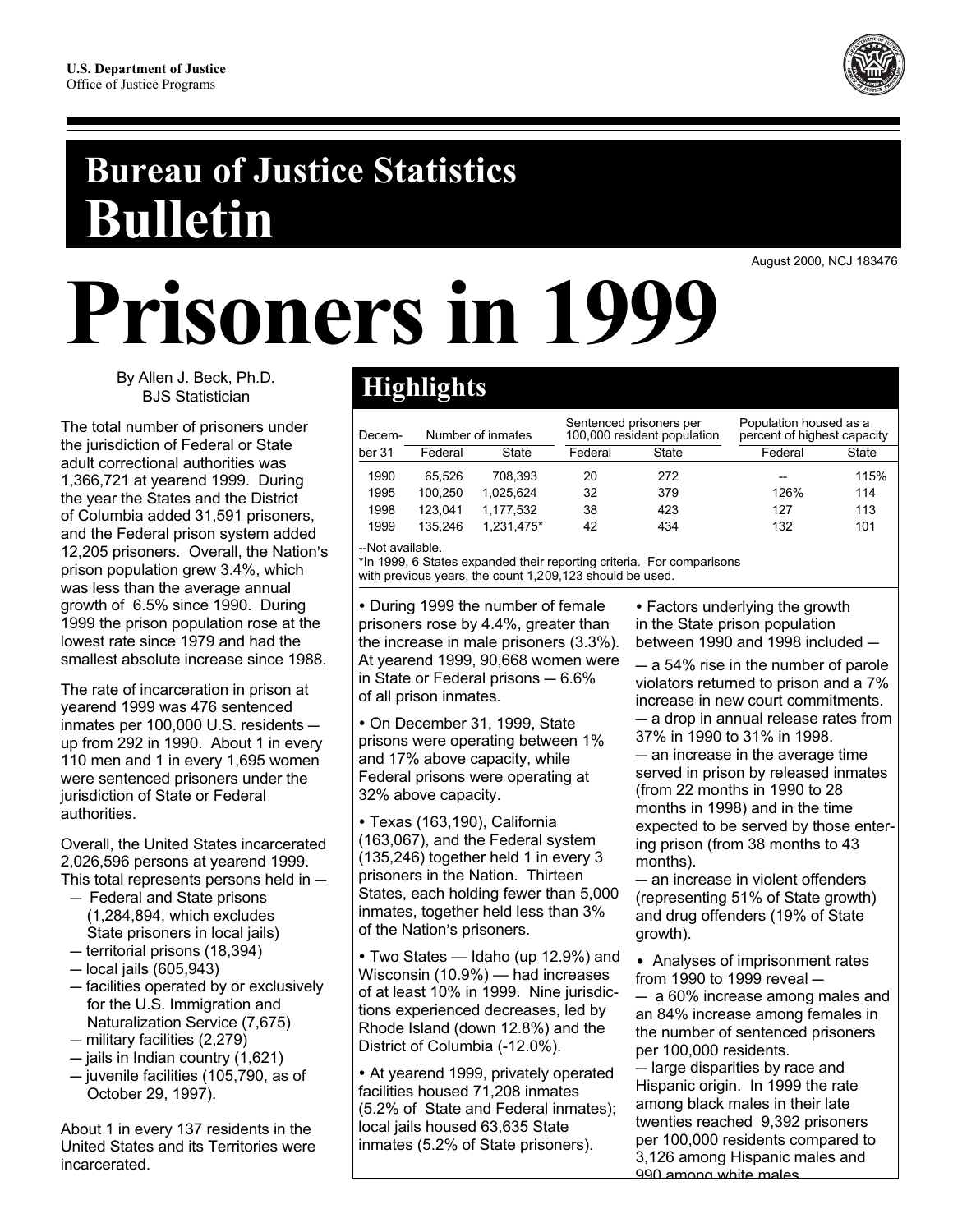#### Nearly 1.9 million were in prisons and local jails; 135,800 held in other facilities

On December 31, 1999, 1,284,894 inmates were in the custody of State and Federal prison authorities, and 605,943 were in the custody of local jails authorities (table 1). During 1999 the number of inmates in State prisons increased by 2.1%; in Federal prisons, 13.4%; and in local jails, 2.3%. Since 1990 the incarcerated population has grown on average 5.7% annually.

The rate of incarceration in prison and jail in 1999 was 690 inmates per 100,000 residents  $-$  up from 458 per 100,000 in 1990.

At yearend 1999 other correctional authorities also held inmates. The U.S. Territories and Commonwealths -American Samoa, Guam, Northern Mariana Islands, Puerto Rico, and Virgin Islands - reported 18,394 inmates under the jurisdiction of their prison systems at yearend 1999 - an increase of 3.2% since 1998 (table 2). Puerto Rico, the largest of the

#### Table 1. Number of persons held in State or Federal prisons or in local jails, 1990-99

|                          | <b>Total inmates</b> | Prisoners in custody on<br>December 31 |              | Inmates in<br>local jails | Incarcer-               |  |
|--------------------------|----------------------|----------------------------------------|--------------|---------------------------|-------------------------|--|
| Year                     | in custody           | Federal                                | <b>State</b> | on June 30                | ation rate <sup>b</sup> |  |
| 1990                     | 1.148.702            | 58.838                                 | 684.544      | 405.320                   | 458                     |  |
| 1995                     | 1,585,586            | 89.538                                 | 989.004      | 507.044                   | 601                     |  |
| 1996                     | 1.646.020            | 95.088                                 | 1.032.440    | 518.492                   | 618                     |  |
| 1997                     | 1.743.643            | 101.755                                | 1.074.809    | 567.079                   | 648                     |  |
| 1998                     | 1,816,931            | 110.793                                | 1.113.676    | 592.462                   | 669                     |  |
| 1999c                    | 1,890,837            | 125.682                                | 1.159.212    | 605.943                   | 690                     |  |
| Percent change,          |                      |                                        |              |                           |                         |  |
| 1998-99b                 | 2.9%                 | 13.4%                                  | 2.1%         | 2.3%                      |                         |  |
| Average annual increase, |                      |                                        |              |                           |                         |  |
| 1990 - 99                | 5.7%                 | 8.8%                                   | 6.0%         | 4.6%                      |                         |  |

Note: Jail counts for 1994-99 exclude persons supervised outside of a jail facility. <sup>a</sup>Includes prisoners held in local jails because of prison crowding.

<sup>b</sup>Number of prison and jail inmates per 100,000 U.S. residents at yearend.

<sup>c</sup>In 1999, 15 States expanded their reporting criteria to include inmates held in privately

operated correctional facilities. For comparisons with previous years, the State count

1,137,544 and the total count 1,869,169 should be used.

#### Table 2. Prisoners in custody of correctional authorities in the U.S. Territories, yearend 1998 and 1999

|                                                    |                 | Total         |                               | Sentenced to more than 1 year |               |                               |                                   |
|----------------------------------------------------|-----------------|---------------|-------------------------------|-------------------------------|---------------|-------------------------------|-----------------------------------|
|                                                    | Advance<br>1999 | Final<br>1998 | Percent<br>change,<br>1998-99 | Advance<br>1999               | Final<br>1998 | Percent<br>change,<br>1998-99 | Incar-<br>ceration<br>rate, 1999* |
| Total                                              | 18.394          | 17,824        | 3.2%                          | 12.610                        | 13.406        | $-5.9%$                       | 294                               |
| American Samoa                                     | 108             | 112           | $-3.6$                        | 94                            | 95            | $-1.1$                        | 147                               |
| Guam                                               | 970             | 629           | 54.2                          | 288                           | 272           | 5.9                           | 190                               |
| Commonwealth of<br>the Northern<br>Mariana Islands | 71              | 112           | $-36.6$                       | 42                            |               | $52 - 19.2$                   | 61                                |
| Commonwealth of<br>Puerto Rico                     | 15.465          | 16.524        | $-6.4$                        | 11.933                        | 12.747        | $-6.4$                        | 307                               |
| U.S. Virgin Islands                                | 1.780           | 447           | 298.2                         | 253                           | 240           | 5.4                           | 212                               |

\*The number of prisoners with a sentence of more than 1 year per 100,000 persons in the resident population. Midyear population estimates were provided by the U.S. Bureau of the Census, International Data Base

Territories, had the most prisoners (15,465 at yearend 1999), down 6.4% since 1998.

The U.S. Immigration and Naturalization Service (INS) reported 17,986 detainees on December 31, 1999, up 4.6% from 1998. Though many of these detainees (10,311) were held in Federal and State prisons and local jails, 7,675 were held in INS-operated facilities or other confinement facilities.

U.S. military authorities held 2,279 prisoners in 65 facilities at yearend 1999, down 6.1% since 1998 (table 3). Army facilities held 45% of all inmates under military jurisdiction; Navy faciliites, 30%; Marine Corps, 21%; and Air Force, 4%.

Other correctional authorities include 69 Indian country jails and detention centers, which held 1,621 inmates on June 30, 1999. In addition, 105,790 juveniles were held in 1,121 public and 2,310 private residential placement facilities on October 29, 1997 (when the last count was completed). Overall, the U.S. incarcerated 2,026,596 persons at yearend  $1999$ the equivalent of 1 in every 137 residents in the U.S. and its Territories.

#### Table 3. Prisoners under military jurisdiction, by branch of service, yearend 1998 and 1999

| Branch of                                                 | Number |             | Percent<br>change, of prison- | Percent |  |  |  |  |
|-----------------------------------------------------------|--------|-------------|-------------------------------|---------|--|--|--|--|
|                                                           |        |             |                               |         |  |  |  |  |
| service                                                   | 1999   | 1998        | 1998-99 ers, 1999             |         |  |  |  |  |
| To which<br>prisoners belonged                            |        |             |                               |         |  |  |  |  |
| Total                                                     |        | 2,279 2,426 | $-6.1%$                       | 100.0%  |  |  |  |  |
| Air Force                                                 | 409    | 484         | $-15.5$                       | 17.9    |  |  |  |  |
| Army                                                      | 761    | 862         | $-11.7$                       | 33.4    |  |  |  |  |
| <b>Marine Corps</b>                                       | 565    | 682         | $-17.2$                       | 24.8    |  |  |  |  |
| Navy                                                      | 523    | 389         | 34.4                          | 22.9    |  |  |  |  |
| Coast Guard                                               | 21     | 9           | 133.3                         | 0.9     |  |  |  |  |
| Holding                                                   |        |             |                               |         |  |  |  |  |
| prisoners                                                 |        |             |                               |         |  |  |  |  |
| Total                                                     |        | 2,279 2,426 | $-6.1%$                       | 100.0%  |  |  |  |  |
| Air Force                                                 | 92     | 128         | $-28.1$                       | 4.0     |  |  |  |  |
| Army                                                      |        | 1,026 1,115 | $-8.0$                        | 45.0    |  |  |  |  |
| <b>Marine Corps</b>                                       | 480    | 617         | $-22.2$                       | 21.1    |  |  |  |  |
| Navy                                                      | 681    | 526         | 29.5                          | 29.9    |  |  |  |  |
| Note: Detail may not add to total because of<br>rounding. |        |             |                               |         |  |  |  |  |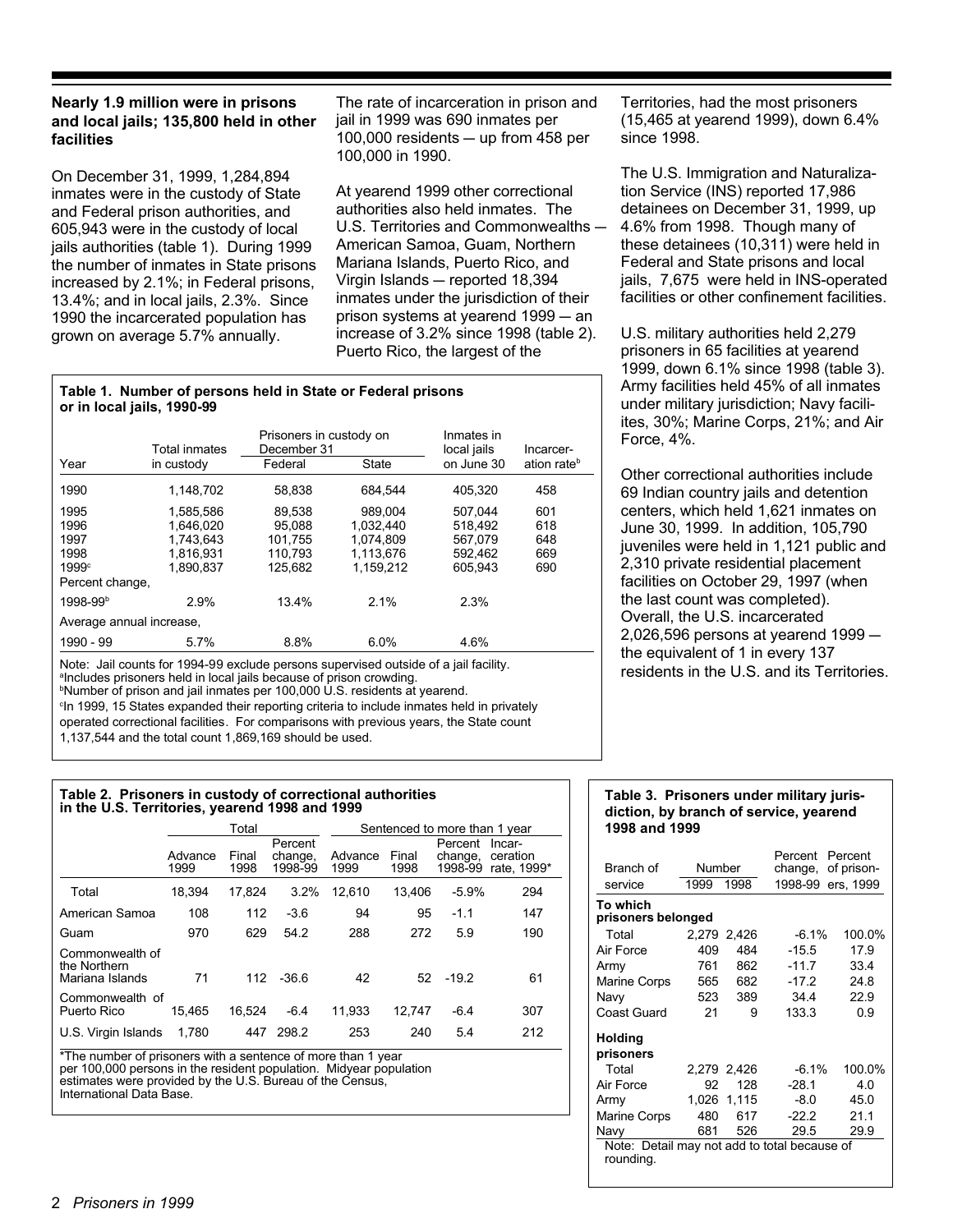#### U.S. prison population rose 3.4% during 1999 - the smallest annual growth rate since 1979

The 1999 growth in the number of inmates under State or Federal jurisdiction (3.4%) was slightly smaller than the percentage increase recorded during 1998 (4.7%) (table 4). The population under the jurisdiction of State and Federal authorities increased by 43,796 inmates during 1999, significantly lower than in 1998 (up 58,420). Since yearend 1990 the prison population has grown an average of 65,867 per year, for an increase of 592,802 in 9 years.

Prisoners with sentences of more than 1 year ("sentenced prisoners") represented 96% of the total prison population at yearend 1999. During the 12-month period, the sentenced prison population grew 3.2% (table 5). The remaining prisoners had sentences of a year or less or were currently unsentenced (that is, awaiting trial in States with combined prison-jail systems).

The sentenced Federal prison population (up 10.2%) grew at over 4 times the rate of the sentenced State prison population during 1999 (up 2.5%). The sentenced Federal population grew faster than in 1998 (9.2%), while growth in the sentenced State population was down from 1998 (3.9%).

#### Table 4. Change in the State and Federal prison populations, 1990-99

| Jurisdiction change<br>Years<br>Custody<br>1990<br>60.000<br>61.555<br>1991<br>49.153<br>51,640<br>6.7<br>1992<br>58.031<br>56.941<br>6.9<br>1993<br>58.815<br>64.992<br>7.4<br>1994<br>80.766<br>84.258<br>8.7<br>1995<br>71.172<br>88.395<br>6.7<br>1996<br>49,222<br>57.494<br>5.1<br>1997<br>48.800<br>58.785<br>5.0<br>1998<br>47.905<br>58.420<br>4.7<br>1999<br>36,957<br>43.796<br>3.4<br>Average annual |           | Annual increase in the<br>number of prisoners | Percent |
|------------------------------------------------------------------------------------------------------------------------------------------------------------------------------------------------------------------------------------------------------------------------------------------------------------------------------------------------------------------------------------------------------------------|-----------|-----------------------------------------------|---------|
|                                                                                                                                                                                                                                                                                                                                                                                                                  |           |                                               |         |
|                                                                                                                                                                                                                                                                                                                                                                                                                  |           |                                               | 8.6%    |
| 1990-99<br>60.168<br>65,867                                                                                                                                                                                                                                                                                                                                                                                      | increase. |                                               | 6.5%    |

Note: In years in which States changed their reporting methods, counts based on comparable methods were used to calculate the annual increase and percent change. The average annual increases were calculated on the revised counts in 1999. See Methodology for changes by State.

#### Table 5. Prisoners under the jurisdiction of State or Federal correctional authorities, by region and jurisdiction, yearend 1998 and 1999

|                                                   |                      | Total                |                    | Sentenced to more than 1 year | Incar-               |                    |                   |
|---------------------------------------------------|----------------------|----------------------|--------------------|-------------------------------|----------------------|--------------------|-------------------|
|                                                   | Advance              |                      | Percent            | Advance                       |                      | Percent<br>change, | ceration<br>rate. |
| Region and<br>jurisdiction                        | 1999                 | 1998                 | change,<br>1998-99 | 1999                          | 1998                 | 1998-99            | 1999 <sup>a</sup> |
| U.S. total                                        | 1,366,721            | 1,300,573            | 3.4%               | 1,305,393                     | 1,245,402            | 3.2%               | 476               |
| Federal<br><b>State</b>                           | 135,246<br>1,231,475 | 123,041<br>1,177,532 | 9.9<br>2.7         | 114,275<br>1,191,118          | 103.682<br>1,141,720 | 10.2<br>2.5        | 42<br>434         |
| <b>Northeast</b>                                  | 179,758              | 175,681              | 1.5%               | 171,234                       | 167,376              | 1.5%               | 330               |
| Connecticut <sup>b</sup>                          | 18,639               | 17,605               | 5.9                | 13,032                        | 12,193               | 6.9                | 397               |
| Maine<br>Massachusetts <sup>c</sup>               | 1,716<br>11,356      | 1,691<br>11,799      | 1.5<br>-3.8        | 1,663<br>10,282               | 1,641<br>10,744      | 1.3<br>$-4.3$      | 133<br>266        |
| New Hampshire                                     | 2,257                | 2,169                | 4.1                | 2,257                         | 2.169                | 4.1                | 187               |
| New Jersey <sup>d</sup>                           | 31,493               | 31,121               | 1.2                | 31,493                        | 31,121               | 1.2                | 384               |
| New York <sup>e</sup>                             | 73,233               | 70,001               | 2.6                | 72,896                        | 70,001               | 2.1                | 400               |
| Pennsylvania                                      | 36,525               | 36,377               | 0.4                | 36,525                        | 36,373               | 0.4                | 305               |
| Rhode Island <sup>b</sup><br>Vermont <sup>b</sup> | 3,003<br>1,536       | 3,445<br>1,473       | $-12.8$<br>4.3     | 1,908<br>1,178                | 2,175<br>959         | $-12.3$<br>22.8    | 193<br>198        |
| Midwest                                           | 232,905              | 228,116              | 2.1%               | 231,961                       | 227,270              | 2.1%               | 367               |
| Illinois <sup>d,f</sup>                           | 44,660               | 43,051               | 3.7                | 44,660                        | 43,051               | 3.7                | 368               |
| Indiana                                           | 19,309               | 19,197               | 0.6                | 19,260                        | 19,016               | 1.3                | 324               |
| Iowa <sup>d,f</sup>                               | 7,232                | 7,394                | $-2.2$             | 7,232                         | 7,394                | $-2.2$             | 252               |
| Kansas <sup>d</sup>                               | 8,567                | 8,183                | 4.7                | 8,567                         | 8,183                | 4.7                | 321               |
| Michigan <sup>f</sup>                             | 46,617               | 45,879               | 1.6<br>7.1         | 46,617                        | 45,879               | 1.6<br>7.2         | 472<br>125        |
| Minnesota<br>Missouri                             | 5,969<br>26,155      | 5,572<br>24,974      | 4.7                | 5,955<br>26,133               | 5,557<br>24,950      | 4.7                | 477               |
| Nebraska                                          | 3,688                | 3,676                | 0.3                | 3,632                         | 3,588                | 1.2                | 217               |
| North Dakota                                      | 943                  | 915                  | 3.1                | 866                           | 834                  | 3.8                | 137               |
| Ohio <sup>d</sup>                                 | 46,842               | 48,450               | -3.3               | 46,842                        | 48,450               | $-3.3$             | 417               |
| South Dakota<br>Wisconsin                         | 2,506<br>20,417      | 2,422                | 3.5<br>10.9        | 2.498                         | 2.417                | 3.4<br>9.7         | 339<br>375        |
|                                                   |                      | 18,403               |                    | 19,699                        | 17,951               |                    |                   |
| South<br>Alabama                                  | 551,284              | 512,271              | 3.7%<br>8.7        | 528,377                       | 493,488              | 3.4%<br>8.5        | 543<br>549        |
| Arkansas                                          | 24,658<br>11,415     | 22,676<br>10,638     | 7.3                | 24,109<br>11,336              | 22,214<br>10,561     | 7.3                | 443               |
| Delaware <sup>b</sup>                             | 6,983                | 5,558                | --                 | 3,730                         | 3,211                | --                 | 493               |
| Dist.of Columbia <sup>b</sup>                     | 8,652                | 9,829                | $-12.0$            | 6,730                         | 8,144                | $-17.4$            | 1,314             |
| Florida <sup>t</sup>                              | 69,596               | 67,224               | 3.5                | 69,594                        | 67,193               | 3.6                | 456               |
| Georgia <sup>t</sup>                              | 42,091               | 39,262               | 7.2<br>2.2         | 42,008                        | 38,758               | 8.4<br>2.2         | 532<br>385        |
| Kentucky<br>Louisiana                             | 15,317<br>34,066     | 14,987<br>32,228     | 5.7                | 15,317<br>34,066              | 14,987<br>32,228     | 5.7                | 776               |
| Maryland                                          | 23,095               | 22,572               | 2.3                | 22,184                        | 21,540               | 3.0                | 427               |
| Mississippi                                       | 18,247               | 16,678               | 9.4                | 17,410                        | 15,855               | 9.8                | 626               |
| North Carolina                                    | 31,086               | 31,961               | $-2.7$             | 26,635                        | 27,244               | $-2.2$             | 345               |
| Oklahoma <sup>d</sup>                             | 22,393               | 20,892               | 7.2                | 22,393                        | 20,892               | 7.2                | 662               |
| South Carolina<br>Tennessee <sup>d,e</sup>        | 22,008<br>22,502     | 21,764<br>17,738     | 1.1<br>4.5         | 21,228<br>22,502              | 20,910<br>17,738     | 1.5<br>4.5         | 543<br>408        |
| Texas <sup>e</sup>                                | 163,190              | 144,510              | 1.9                | 154,865                       | 139,863              | 0.7                | 762               |
| Virginia                                          | 32,453               | 30,276               | 7.2                | 30,738                        | 28,672               | 7.2                | 447               |
| West Virginia                                     | 3,532                | 3,478                | 1.6                | 3,532                         | 3,478                | 1.6                | 196               |
| West                                              | 267,528              | 261,464              | 1.9%               | 259,546                       | 253,586              | 2.0%               | 421               |
| Alaska <sup>b</sup>                               | 3,949                | 4,097                | -3.6               | 2,325                         | 2,541                | $-8.5$             | 374               |
| Arizonaf                                          | 25,986               | 25,515               | 1.8                | 23,944                        | 23,500               | 1.9                | 495               |
| California<br>Colorado                            | 163,067<br>15,670    | 161,904<br>14,312    | 0.7<br>9.5         | 160,517<br>15,670             | 159,201<br>14,312    | 0.8<br>9.5         | 481<br>383        |
| Hawaii <sup>b</sup>                               | 4,903                | 4,924                | $-0.4$             | 3,817                         | 3,670                | 4.0                | 320               |
| <b>Idaho</b> <sup>e</sup>                         | 4,842                | 4,083                | 12.9               | 4,842                         | 4,083                | 12.9               | 385               |
| Montana                                           | 2,954                | 2,734                | 8.0                | 2,954                         | 2,734                | 8.0                | 335               |
| Nevada                                            | 9,494                | 9,651                | $-1.6$             | 9,413                         | 9,651                | $-2.5$             | 509               |
| New Mexico                                        | 5,124<br>9,810       | 5,078<br>8,981       | 0.9<br>9.2         | 4,730<br>9,792                | 4,825<br>8,935       | $-2.0$<br>9.6      | 270<br>293        |
| Oregon<br>Utah <sup>e</sup>                       | 5,426                | 4,453                | 4.2                | 5,271                         | 4,402                | 4.3                | 245               |
| Washington                                        | 14,590               | 14,161               | 3.0                | 14,558                        | 14,161               | 2.8                | 251               |
| Wyoming                                           | 1,713                | 1,571                | 9.0                | 1,713                         | 1,571                | 9.0                | 355               |

--Not calculated.

a The number of prisoners with sentences of more than 1 year per 100,000 U.S. residents.<br> **Prisons and jails form one integrated system.** Data include total jail and prison population. <sup>c</sup>The incarceration rate includes an estimated 6,200 inmates sentenced to more than 1 year but held in local jails or houses of corrections.

d"Sentenced to more than 1 year" includes some inmates "sentenced to 1 year or less." <sup>e</sup>Reporting changed in 1999; percents calculated on counts adjusted for comparable reporting. <sup>f</sup>Population figures are based on custody counts.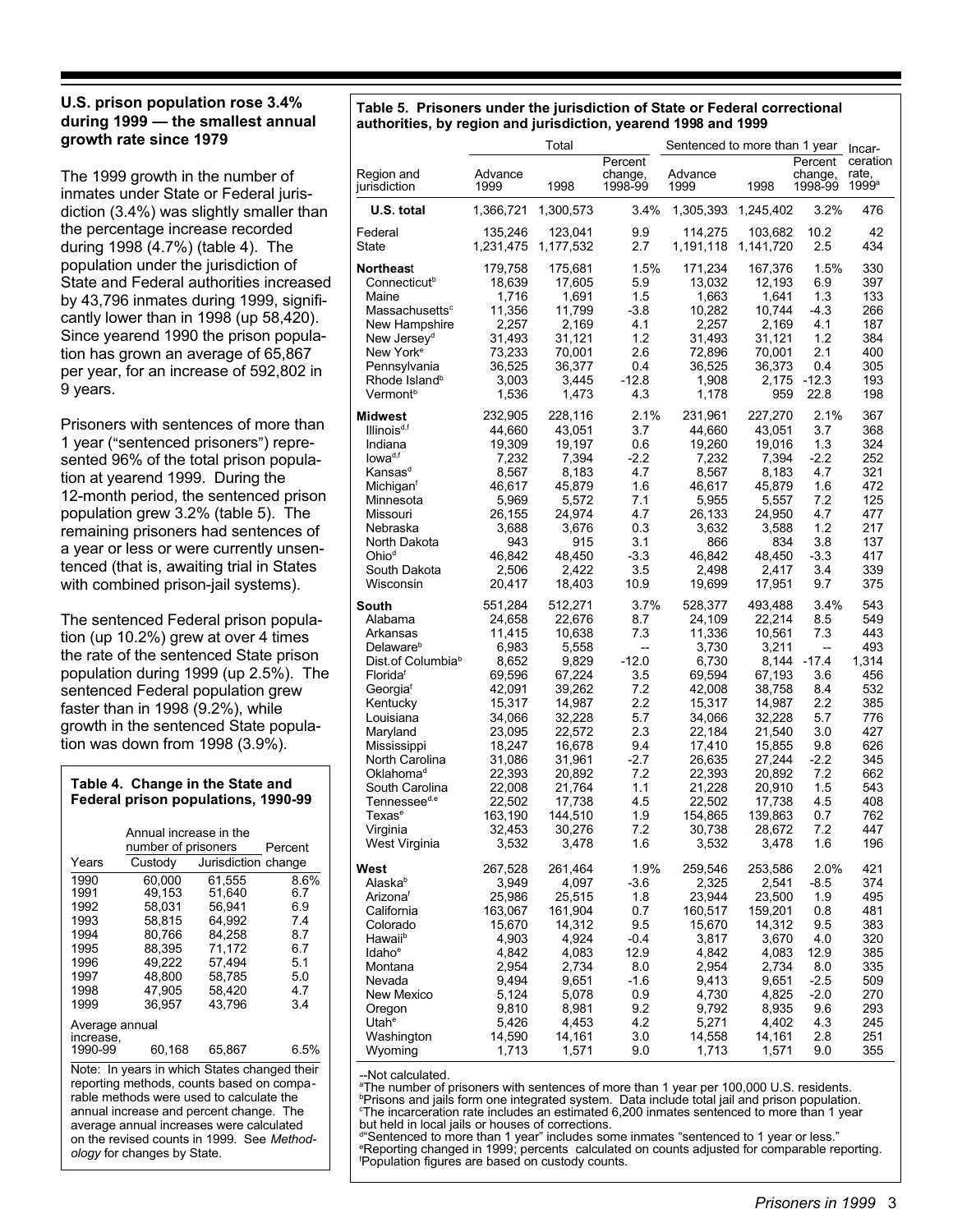#### Table 6. Change in the number of sentenced prisoners under the jurisdiction of State or Federal correctional authorities, 1990-99

| Region and<br>jurisdiction     | Population<br>difference | Percent<br>change | Average<br>annual per-<br>cent change |
|--------------------------------|--------------------------|-------------------|---------------------------------------|
| U.S. total                     | 558,285                  | 74.7 %            | 6.4%                                  |
| Federal                        | 63,872                   | 126.7 %           | 9.5%                                  |
| State                          | 494,413                  | 71.0              | 6.1                                   |
| <b>Northeast</b>               | 52,171                   | 43.8 %            | 4.1%                                  |
| Connecticut                    | 5,261                    | 67.7              | 5.9                                   |
| Maine                          | 183                      | 12.4              | 1.3                                   |
| Massachusetts <sup>a</sup>     | 2,383                    | 30.2              | 3.0                                   |
| New Hampshire                  | 915                      | 68.2              | 5.9                                   |
| New Jersey                     | 10,365                   | 49.1              | 4.5                                   |
| New York                       | 18,001                   | 32.8              | 3.2                                   |
| Pennsylvania                   | 14,244                   | 63.9              | 5.6                                   |
| Rhode Island                   | 322                      | 20.3              | 2.1                                   |
| Vermont                        | 497                      | 73.0              | 6.3                                   |
| <b>Midwest</b>                 | 86,380                   | 59.3 %            | 5.3%                                  |
| Illinois                       | 17,144                   | 62.3              | 5.5                                   |
| Indiana <sup>a</sup>           | 6,645                    | 52.7              | 4.8                                   |
| lowa                           | 3,265                    | 82.3              | 6.9                                   |
| Kansas                         | 2,792                    | 48.3              | 4.5                                   |
| Michigan <sup>a</sup>          | 12,350                   | 36.0              | 3.5                                   |
| Minnesota                      | 2,779                    | 87.5              | 7.2                                   |
| Missouri                       | 11,190                   | 74.9              | 6.4                                   |
| Nebraska                       | 1,346                    | 58.9              | 5.3                                   |
| North Dakota                   | 431                      | 99.1              | 8.0                                   |
| Ohio                           | 15,020                   | 47.2              | 4.4                                   |
| South Dakota                   | 1,157                    | 86.3              | 7.2                                   |
| Wisconsin                      | 12,261                   | --                | --                                    |
| <b>South</b>                   | 245,796                  | 87.0 %            | 7.2%                                  |
| Alabama                        | 8,744                    | 56.9              | 5.1                                   |
| Arkansas                       | 4,062                    | 55.8              | 5.1                                   |
| Delaware                       | 1,489                    | --                | --                                    |
| Dist. of Columbia <sup>a</sup> | -68                      | $-1.0$            | $-0.1$                                |
| Florida                        | 25,214                   | 56.8              | 5.1                                   |
| Georgia                        | 20,337                   | 93.8              | 7.6                                   |
| Kentucky                       | 6,294                    | 69.8              | 6.1                                   |
| Louisiana                      | 15,467                   | 83.2              | 7.0                                   |
| Maryland                       | 5,450                    | 32.6              | 3.2                                   |
| Mississippi                    | 9,326                    | 115.4             | 8.9                                   |
| North Carolina <sup>a</sup>    | 8,871                    | 49.9              | 4.6                                   |
| Oklahoma                       | 10,108                   | 82.3              | 6.9                                   |
| South Carolina                 | 5,020                    | 31.0              | 3.0                                   |
| Tennessee                      | 12,114                   | 116.6             | 9.0                                   |
| Texasb                         | 98,081                   | 172.7             | 11.8                                  |
| Virginia                       | 13,320                   | 76.5              | 6.5                                   |
| West Virginia                  | 1,967                    | 125.7             | 9.5                                   |
| West                           | 110,066                  | 73.6 %            | 6.3%                                  |
| Alaska                         | 474                      | 25.6              | 2.6                                   |
| Arizona                        | 10,163                   | 73.7              | 6.3                                   |
| California <sup>a</sup>        | 66,395                   | 70.5              | 6.1                                   |
| Colorado                       | 7,999                    | 104.3             | 8.3                                   |
| Hawaii                         | 2,109                    | 123.5             | 9.3                                   |
| Idaho                          | 2,881                    | 146.9             | 10.6                                  |
| Montana                        | 1,529                    | 107.3             | 8.4                                   |
| Nevada                         | 3,590                    | 61.7              | 5.5                                   |
| New Mexico                     | 1,663                    | 54.2              | 4.9                                   |
| Oregon                         | 3,300                    | 50.8              | 4.7                                   |
| Utah                           | 2,797                    | 113.1             | 8.8                                   |
| Washington                     | 6,563                    | 82.1              | 6.9                                   |
| Wyoming <sup>a</sup>           | 603                      | 54.3              | 4.9                                   |

--Not calculated because of changes in reporting procedures.

<sup>a</sup>Growth may be slightly overestimated due to a change in reporting from custody to jurisdiction counts.

<sup>b</sup>Includes 6,742 "paper-ready" State inmates held in local jails in 1990

#### Prison incarceration rates have risen sharply since 1990

On December 31, 1999, the number of sentenced prisoners per 100,000 U.S. residents was 476. Of the 12 States with rates greater than that for the Nation, 8 were in the South, 3 were in the West, and 1 was in the Midwest. Three States - Minnesota (125), Maine (133), and North Dakota (137) - had rates that were less than a third of the national rate. The District of Columbia, a wholly urban jurisdiction, held 1,314 sentenced prisoners per 100,000 residents.

Since 1990 the number of sentenced prisoners per 100,000 residents has risen from 292 to 476. During this period, incarceration rates rose most in the South (from 316 to 543) and West (from 277 to 421). The rate in the Midwest rose from 239 to 367, and the rate in the Northeast grew from 232 to 330. The number of sentenced Federal prisoners per 100,000 U.S. residents increased from 20 to 42.

#### Two States reported increases of at least 10% during 1999; 8 States reported decreases

Between January 1 and December 31, Idaho experienced the largest increase (up 12.9%), followed by Wisconsin (10.9%), Colorado (9.5%), Mississippi (9.4%), Oregon (9.2%), and Wyoming (9.0%). Eight States and the District of Columbia experienced a decline in prison populations. Rhode Island had the largest decline (down 12.8%), followed by the District of Columbia (down 12.0%), Massachusetts (down 3.8%), and Alaska (down 3.6%).

In absolute numbers of inmates, 6 jurisdictions grew by at least 2,000. The Federal system (up 12,205) inmates), experienced the largest growth, followed by Georgia (up 2,829), Texas (up 2,727), Florida (up 2,372), Virginia (up 2,177), and Wisconsin (up 2,014). These six jurisdictions incarcerated 29% of all prisoners but accounted for nearly 56% of the total growth during 1999.

Since 1990 the sentenced inmate population in State prisons has grown 71% (table 6). During this period nine States more than doubled their sentenced inmate populations, led by Texas (up 173%), Idaho (up 147%), and West Virginia (up 126%). Between 1990 and 1999 the Federal system reported an increase of 127% -63,872 additional inmates with sentences of more than 1 year.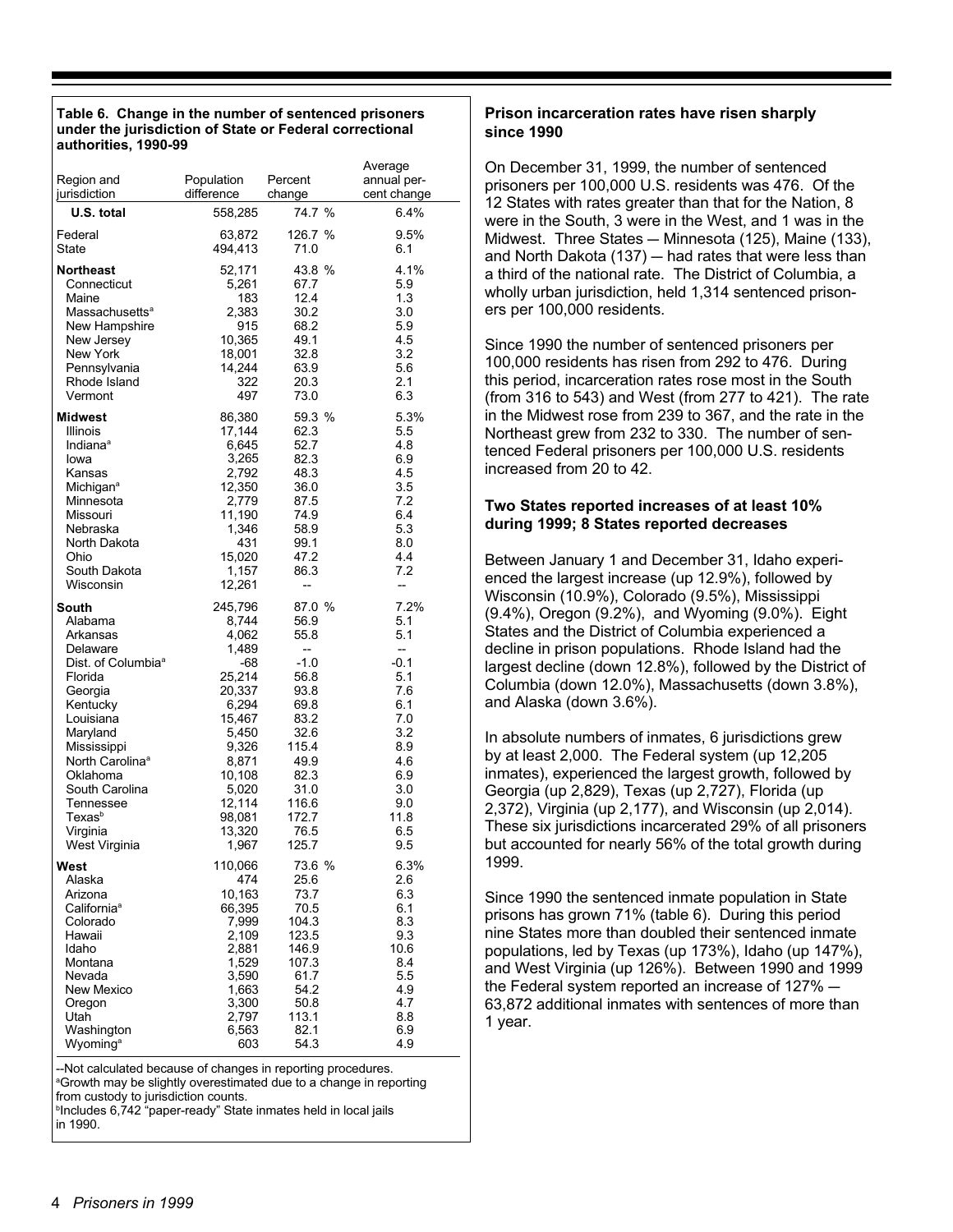#### Table 7. The 10 highest and lowest jurisdictions for selected characteristics of the prison population, yearend 1999

| Prison<br>population | Number of<br>inmates | Incarceration<br>rates, 1999 | Rate per<br>100,000 State<br>residents <sup>a</sup> | 1-year growth,<br>1998-99 | Percent<br>change | Growth since<br>1990 | Average<br>percent<br>changeb |
|----------------------|----------------------|------------------------------|-----------------------------------------------------|---------------------------|-------------------|----------------------|-------------------------------|
| 10 highest:          |                      |                              |                                                     |                           |                   |                      |                               |
| Texas                | 163,190              | Louisiana                    | 776                                                 | Idaho                     | 12.9%             | Texas                | 11.8%                         |
| California           | 163.067              | Texas                        | 762                                                 | Wisconsin                 | 10.9              | Idaho                | 10.6                          |
| Federal              | 135,246              | Oklahoma                     | 662                                                 | Federal                   | 9.9               | Federal              | 9.5                           |
| New York             | 73,233               | Mississippi                  | 626                                                 | Colorado                  | 9.5               | West Virginia        | 9.5                           |
| Florida              | 69.596               | Alabama                      | 549                                                 | Mississippi               | 9.4               | Hawaii               | 9.3                           |
| Ohio                 | 46.842               | South Carolina               | 543                                                 | Oregon                    | 9.2               | Tennessee            | 9.0                           |
| Michigan             | 46,617               | Georgia                      | 532                                                 | Wyoming                   | 9.0               | Mississippi          | 8.9                           |
| Illinois             | 44,660               | Nevada                       | 509                                                 | Alabama                   | 8.7               | Utah                 | 8.8                           |
| Georgia              | 42,091               | Arizona                      | 495                                                 | Montana                   | 8.0               | Montana              | 8.4                           |
| Pennsylvania         | 36,525               | Delaware                     | 493                                                 | Arkansas                  | 7.3               | Colorado             | 8.3                           |
| 10 lowest:           |                      |                              |                                                     |                           |                   |                      |                               |
| North Dakota         | 943                  | Minnesota                    | 125                                                 | Rhode Island              | $-12.8%$          | Dist. of Columbia    | $-0.1%$                       |
| Vermont              | 1,536                | Maine                        | 133                                                 | Dist. of Columbia         | $-12.0$           | Maine                | 1.3                           |
| Wyoming              | 1,713                | North Dakota                 | 137                                                 | Massachusetts             | $-3.8$            | Rhode Island         | 2.1                           |
| Maine                | 1,716                | New Hampshire                | 187                                                 | Alaska                    | $-3.6$            | Alaska               | 2.6                           |
| New Hampshire        | 2,257                | Rhode Island                 | 193                                                 | Ohio                      | $-3.3$            | Massachusetts        | 3.0                           |
| South Dakota         | 2,506                | West Virginia                | 196                                                 | North Carolina            | $-2.7$            | South Carolina       | 3.0                           |
| Montana              | 2,954                | Vermont                      | 198                                                 | lowa                      | $-2.2$            | Maryland             | 3.2                           |
| Rhode Island         | 3,003                | Nebraska                     | 217                                                 | Nevada                    | $-1.6$            | New York             | 3.2                           |
| West Virginia        | 3,532                | Utah                         | 245                                                 | Hawaii                    | $-0.4$            | Michigan             | 3.5                           |
| Nebraska             | 3,688                | Washington                   | 251                                                 | Nebraska                  | 0.3               | Ohio                 | 4.4                           |

<sup>a</sup>The number of prisoners with a sentence of more than 1 year per 100,000 residents in the State population. The Federal Bureau of Prisons and the District of Columbia are excluded.

<sup>b</sup>The average annual percent change from 1990 to 1999.

#### Among States, Louisiana had the highest incarceration rate; Minnesota, the lowest

At yearend 1999 the 10 jurisdictions with the largest prison populations had under their jurisdiction 821,067 inmates, or 60% of the Nation's total prison population (table 7). Texas (163,190), California (163,067), and the Federal system (135,246) accounted for a third of the population. The 10 States with the smallest prison populations each held fewer than 4,000 inmates. Collectively, these States held only 1.7% of the Nation's total prison population.

Louisiana had the highest prison incarceration rate (776 sentenced inmates per 100,000 residents), followed by Texas (762), Oklahoma (662), and Mississippi (626). Seven States had prison incarceration rates below 200, led by Minnesota (125), Maine (133), and North Dakota (137).

Since 1990 two States had average annual prison population increases of at least 10%: Texas (11.8%) and Idaho (10.6%). Eight States had average annual growth rates of less

than 4%, led by Maine (1.3%), Rhode Island (2.1%), and Alaska (2.6%).

#### Female prisoner population more than doubled since 1990

During 1999 the number of women under the jurisdiction of State or Federal prison authorities increased 4.4%, outpacing the rise in the number of men (up 3.3%) for the fourth consecutive year (table 8). At yearend 90,688 women and 1,276,053 men were in State or Federal prisons.

Since 1990 the annual rate of growth of the female inmate population has averaged 8.3%, higher than the 6.4% average increase in the number of male inmates. While the total number of male prisoners has grown 75% since 1990, the number of female prisoners has increased 106%. By yearend 1999 women accounted for 6.6% of all prisoners nationwide, up from 5.7% in 1990.

Relative to their number in the U.S. resident population, men were 15 times more likely than women to be incarcerated in a State or Federal prison. At yearend 1999 there were 59 sentenced

female inmates per 100,000 women in the United States, compared to 913 sentenced male inmates per 100,000 men.

#### Table 8. Prisoners under the jurisdiction of State or Federal correctional authorities, by gender, yearend 1990, 1998, and 1999

|                                                                      | Men                               | Women                      |  |
|----------------------------------------------------------------------|-----------------------------------|----------------------------|--|
| All inmates                                                          |                                   |                            |  |
| Advance 1999<br><b>Final 1998</b><br><b>Final 1990</b>               | 1.276.053<br>1,216,219<br>729.840 | 90.668<br>84.354<br>44.065 |  |
| Percent change,<br>1998-99 <sup>a</sup><br>Average annual<br>1990-99 | 3.3%<br>64                        | 4.4%<br>8.3                |  |
| Sentenced to more                                                    |                                   |                            |  |
| than 1 year<br>Advance 1999<br><b>Final 1998</b><br>Percent change,  | 1,222,799<br>1.167.802            | 82.594<br>77.600           |  |
| $1998 - 99$ <sup>a</sup>                                             | 3.1%                              | 4.4%                       |  |
| Incarceration rate <sup>b</sup>                                      |                                   |                            |  |
| 1999                                                                 | 913                               | 59                         |  |
| 1990                                                                 | 572                               | 32                         |  |

<sup>a</sup>For comparisons, percents were based on comparable 1999 counts - 1.256.327 males. 88,042 females, 1,204,036 sentenced males, and 81.020 sentenced females. <sup>b</sup>The number of prisoners with sentences of more than 1 year per 100,000 residents on December 31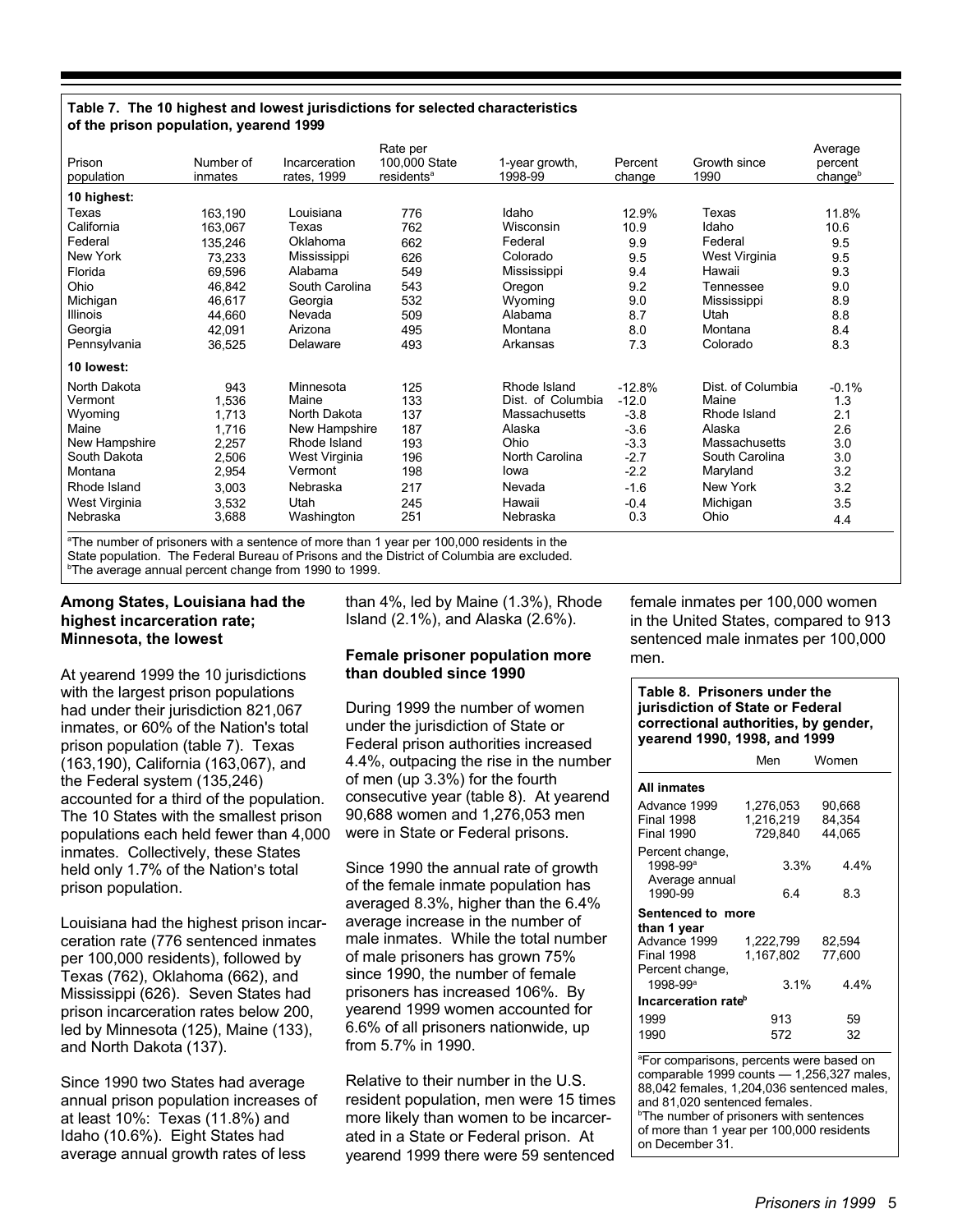#### Table 9. Women under the jurisdiction of State or Federal correctional authorities, 1990-99

|                                 | Number of              |        | Percent change |                      |                                          |
|---------------------------------|------------------------|--------|----------------|----------------------|------------------------------------------|
|                                 | female inmates<br>1999 | 1990   | 1998-99        | Average,<br>1990-99ª | Incarceration<br>rate, 1999 <sup>b</sup> |
| U.S. total                      | 90,668                 | 44,065 | 4.4%           | 8.3%                 | 59                                       |
| Federal                         | 9,913                  | 5,011  | 7.9%           | 7.9%                 | 6                                        |
| State                           | 80,755                 | 39,054 | 3.9            | 8.4                  | 53                                       |
| <b>Northeast</b>                | 9,754                  | 6,293  | 4.3%           | 5.0%                 | 32                                       |
| Connecticut                     | 1,459                  | 683    | 7.5            | 8.8                  | 48                                       |
| Maine                           | 65                     | 44     | $-7.1$         | 4.4                  | 9                                        |
| Massachusetts <sup>c</sup>      | 742                    | 582    | $-0.5$         | 2.7                  | 13                                       |
| New Hampshire                   | 117                    | 44     | 0.9            | 11.5                 | 19                                       |
| New Jersey                      | 1.862                  | 1,041  | 12.6           | 6.7                  | 44                                       |
| New York                        | 3,644                  | 2,691  | 0.9            | 3.4                  | 38                                       |
| Pennsylvania                    | 1,618                  | 1,006  | 6.7            | 5.4                  | 26                                       |
| Rhode Island                    | 188                    | 166    | $-20.0$        | 1.4                  | 11                                       |
| Vermont                         | 59                     | 36     | 13.5           | 5.6                  | 14                                       |
| <b>Midwest</b>                  | 14,143                 | 7,521  | 3.4%           | 7.3%                 | 43                                       |
| Illinois                        | 2,802                  | 1,183  | 5.9            | 10.1                 | 45                                       |
| Indiana <sup>c</sup>            | 1,222                  | 681    | 2.0            | 6.7                  | 40                                       |
| lowa                            | 539                    | 212    | 9.8            | 10.9                 | 37                                       |
| Kansas                          | 570                    | 284    | 9.0            | 8.0                  | 42                                       |
| Michigan <sup>c</sup>           | 2,027                  | 1,688  | $-1.2$         | 2.1                  | 40                                       |
| Minnesota                       | 355                    | 159    | 23.3           | 9.3                  | 15                                       |
| Missouri                        | 1,891                  | 777    | 0.6            | 10.4                 | 67                                       |
| Nebraska                        | 251                    | 145    | 0.8            | 6.3                  | 28                                       |
| North Dakota                    | 70                     | 20     | 1.4            | 14.9                 | 20                                       |
| Ohio                            | 2,841                  | 1,947  | $-2.4$         | 4.3                  | 49                                       |
| South Dakota                    | 189                    | 77     | $-6.9$         | 10.5                 | 51                                       |
| Wisconsin                       | 1,386                  | 348    | 18.7           |                      | 51                                       |
| South                           | 37,525                 | 15,366 | 5.6%           | 10.4%                | 67                                       |
| Alabama                         | 1,668                  | 955    | 14.2           | 6.4                  | 70                                       |
| Arkansas                        | 788                    | 435    | 13.2           | 6.8                  | 59                                       |
| Delaware                        | 612                    | 226    | $\cdots$       | $\cdots$             | 56                                       |
| Dist. of Columbia <sup>c</sup>  | 276                    | 606    | -23.1          | $-8.4$               | 31                                       |
| Florida                         | 3,820                  | 2,664  | 8.3            | 4.1                  | 49                                       |
| Georgia                         | 2,607                  | 1,243  | 5.4            | 8.6                  | 64                                       |
| Kentucky                        | 1,097                  | 479    | 4.9            | 9.6                  | 54                                       |
| Louisiana                       | 2,268                  | 775    | 4.0            | 12.7                 | 100                                      |
| Maryland                        | 1,113                  | 877    | $-2.4$         | 2.7                  | 37                                       |
| Mississippi                     | 1,405                  | 448    | 15.8           | 13.5                 | 89                                       |
| North Carolina <sup>c</sup>     | 1,880                  | 945    | $-3.0$         | 7.9                  | 34                                       |
| Oklahoma                        | 2,316                  | 1,071  | 10.8           | 8.9                  | 134                                      |
| South Carolina                  | 1,447                  | 1,053  | 4.6            | 3.6                  | 65                                       |
| Tennessee <sup>c,d</sup>        | 1,368                  | 390    | 11.7           | 15.0                 | 48                                       |
| $\mathsf{Texas}^\text{\tiny d}$ | 12,502                 | 2,196  | 1.1            |                      | 100                                      |
| Virginia                        | 2,119                  | 927    | 14.1           | 10.2                 | 57                                       |
| West Virginia                   | 239                    | 76     | 13.3           | 13.6                 | 26                                       |
| West                            | 19,333                 | 9,874  | 1.3%           | 7.8%                 | 59                                       |
| Alaska                          | 288                    | 128    | -4.6           | 9.4                  | 45                                       |
| Arizona                         | 1,855                  | 835    | 3.2            | 9.3                  | 64                                       |
| California <sup>c</sup>         | 11,368                 | 6,502  | $-2.8$         | 6.4                  | 65                                       |
| Colorado                        | 1,213                  | 433    | 13.4           | 12.1                 | 59                                       |
| Hawaii                          | 553                    | 171    | 28.6           | 13.9                 | 80                                       |
| Idaho                           | 399                    | 120    | 16.8           | 14.3                 | 63                                       |
| Montana                         | 262                    | 76     | 5.6            | 14.7                 | 59                                       |
| Nevada                          | 731                    | 406    | $-1.6$         | 6.8                  | 81                                       |
| New Mexico                      | 460                    | 193    | 2.2            | 10.1                 | 44                                       |
| Oregon                          | 583                    | 362    | 11.3           | 5.4                  | 35                                       |
| Utah                            | 368                    | 125    | 9.6            | 12.7                 | 33                                       |
| Washington                      | 1,111                  | 435    | 9.1            | 11.0                 | 38                                       |
| Wyomina <sup>c</sup>            | 142                    | 88     | 8.4            | 5.5                  | 59                                       |

.Not calculated because of changes in reporting procedures.

<sup>a</sup>The average annual percentage increase from 1990 to 1999.

<sup>b</sup>The number of female prisoners with sentences of more than 1 year per 100,000 U.S. residents. <sup>c</sup>Growth from 1990 to 1999 may be slightly overestimated due to a

change in reporting from custody to jurisdiction counts.

**Excludes an unknown number of female inmates in 1990 who were** 

"paper-ready" State inmates held in local jails.

Over a third of all female prisoners were held in the 3 largest jurisdictions: Texas (12,502), California (11,368), and the Federal system (9,913) (table 9). Oklahoma (with 134 sentenced female inmates per 100,000 female State residents) and Texas and Lousiana (both with 100) had the highest female incarceration rates. Maine (with 9 sentenced female prisoners per 100,000 female residents) and Rhode Island (11) had the lowest incarceration rates.

Since 1990 the female prisoner population has grown at an annual average rate of at least 10% in 18 States. Tennessee reported the highest average annual increase in female prisoners (15.0%), followed by North Dakota (14.9%), Montana (14.7%), and Idaho (14.3%). The District of Columbia, which is transferring jurisdiction of its prison inmates to the Federal system, was the only jurisdiction to report fewer female prisoners since 1990. In 1999, the District of Columbia recorded a 23% decline in the number of female inmates.

#### Privately-operated prisons held over 71,000 **State and Federal inmates in 1999**

At yearend 1999, 31 States, the District of Columbia, and the Federal system reported a total of 71,208 prisoners held in privately operated facilities (table 10). These private facilities held 5.5% of all State prisoners and 2.8% of Federal prisoners.

Texas (with 11,653 State inmates housed in private facilities) and Oklahoma (with 6,228) reported the largest number in 1999. Five States - New Mexico (39%), Alaska (35%), Oklahoma (28%), Montana (25%), Hawaii  $(24%)$  – had at least 20% of their prison population housed in private facilities.

Except for Wisconsin (with 17% of its State inmates in private facilities) and New Jersey (with 8%), the use of private facilities was concentrated among Southern and Western States. Overall, 8.1% of State inmates in the South and 5.8% in the West were in privately operated facilities at the end of 1999.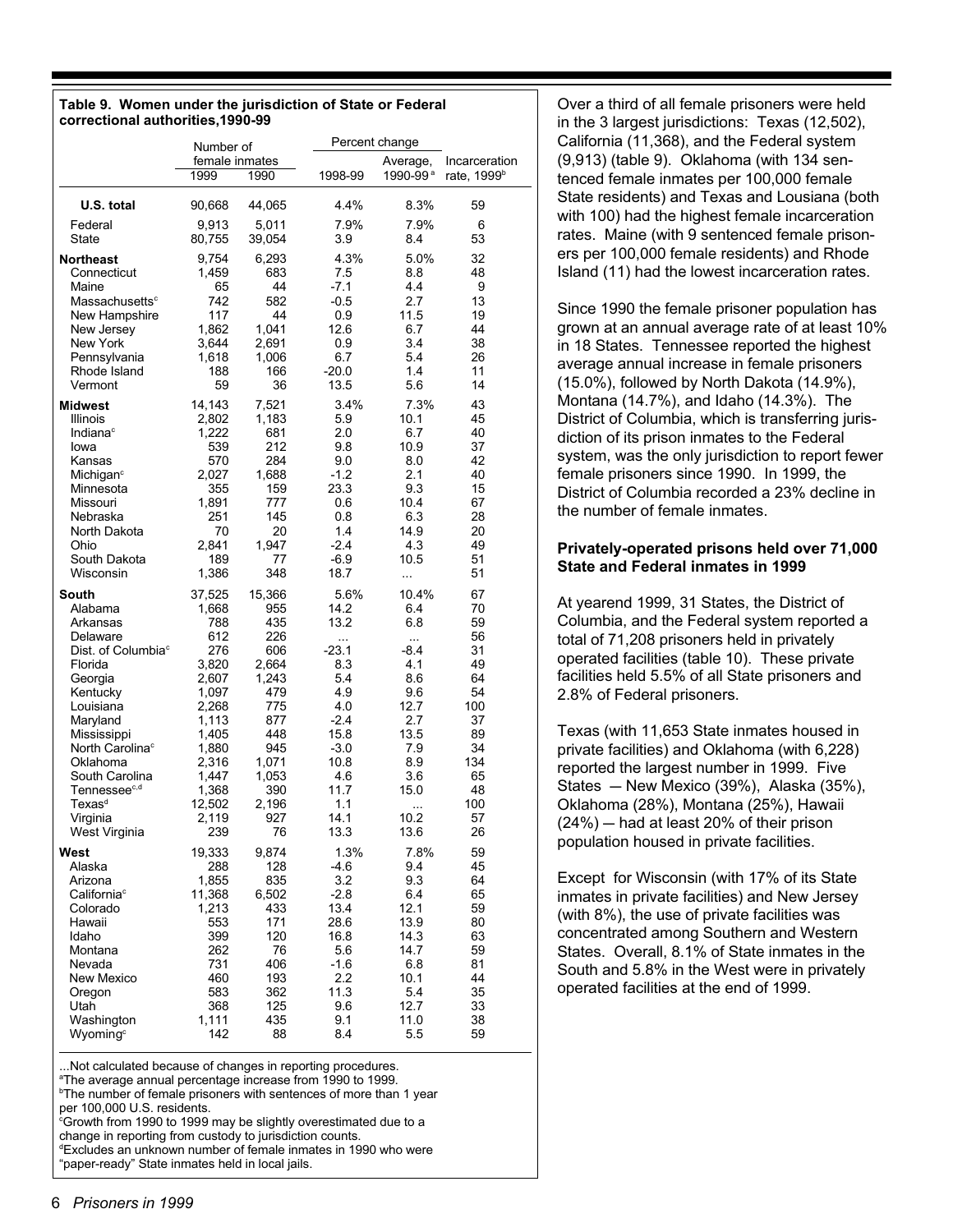#### Table 10. State and Federal prisoners held in private facilities, local jails, or other States' facilities, by jurisdiction, yearend 1999

|                                                                                                                                                                                                                                            | Private facilities<br>Local jails                                                                                                              |                                                                                                                           | In other State or<br><b>Federal facilities</b>                                                                                                                                          |                                                                                                                               |                                                                                                                      |                                                                                                        |
|--------------------------------------------------------------------------------------------------------------------------------------------------------------------------------------------------------------------------------------------|------------------------------------------------------------------------------------------------------------------------------------------------|---------------------------------------------------------------------------------------------------------------------------|-----------------------------------------------------------------------------------------------------------------------------------------------------------------------------------------|-------------------------------------------------------------------------------------------------------------------------------|----------------------------------------------------------------------------------------------------------------------|--------------------------------------------------------------------------------------------------------|
|                                                                                                                                                                                                                                            | Percent of all<br>Number inmates <sup>a</sup>                                                                                                  |                                                                                                                           | Number inmates <sup>a</sup>                                                                                                                                                             | Percent of all                                                                                                                | Percent of all<br>Number inmates <sup>a</sup>                                                                        |                                                                                                        |
| U.S. total                                                                                                                                                                                                                                 | 71,208                                                                                                                                         | 5.2%                                                                                                                      | 63,635                                                                                                                                                                                  | 4.7%                                                                                                                          | 6,952                                                                                                                | 0.5%                                                                                                   |
| Federal<br>State                                                                                                                                                                                                                           | 3,828<br>67,380                                                                                                                                | 2.8<br>5.5                                                                                                                | 0<br>63,635                                                                                                                                                                             | 0<br>5.2                                                                                                                      | 0<br>6,952                                                                                                           | 0<br>0.6                                                                                               |
| <b>Northeast</b><br>Connecticut<br>Maine<br>Massachusetts<br>New Hampshire<br>New Jersey <sup>b</sup><br>New York<br>Pennsylvania<br>Rhode Island <sup>b</sup><br>Vermont <sup>b</sup>                                                     | 2,539<br>0<br>22<br>0<br>0<br>2,517<br>0<br>0<br>0<br>$\Omega$                                                                                 | 1.4%<br>0<br>1.3<br>0<br>0<br>8.0<br>0<br>0<br>0<br>0                                                                     | 6,300<br>0<br>451<br>34<br>4,328<br>1,427<br>60<br>--<br>$\overline{a}$                                                                                                                 | 3.5%<br>--<br>0<br>4.0<br>1.5<br>13.7<br>1.9<br>0.2<br>$\overline{\phantom{a}}$<br>$\overline{a}$                             | 1,301<br>321<br>55<br>296<br>69<br>62<br>0<br>55<br>42<br>401                                                        | 0.7%<br>1.7<br>3.2<br>2.6<br>3.1<br>0.2<br>0<br>0.2<br>1.4<br>26.1                                     |
| Midwest<br>Illinois<br>Indiana<br>lowa<br>Kansas<br>Michigan<br>Minnesota<br>Missouri<br>Nebraska<br>North Dakota<br>Ohio<br>South Dakota<br>Wisconsin                                                                                     | 4,784<br>0<br>936<br>0<br>0<br>301<br>80<br>0<br>0<br>0<br>0<br>46<br>3,421                                                                    | 2.1%<br>0<br>4.8<br>0<br>0<br>0.6<br>1.3<br>0<br>0<br>0<br>0<br>1.8<br>16.8                                               | 2,735<br>0<br>1,224<br>0<br>0<br>262<br>174<br>0<br>0<br>24<br>0<br>0<br>1,051                                                                                                          | 1.2%<br>0<br>6.3<br>0<br>0<br>0.6<br>2.9<br>0<br>0<br>2.5<br>0<br>0<br>5.1                                                    | 1,806<br>33<br>0<br>0<br>99<br>774<br>165<br>56<br>32<br>18<br>45<br>22<br>562                                       | 0.8%<br>0.1<br>0<br>0<br>1.2<br>1.7<br>2.8<br>0.2<br>0.9<br>1.9<br>0.1<br>0.9<br>2.8                   |
| South<br>Alabama<br>Arkansas<br>Delaware<br>Dist. of Columbia<br>Florida<br>Georgia<br>Kentucky<br>Louisiana<br>Maryland<br>Mississippi<br>North Carolina<br>Oklahoma<br>South Carolina<br>Tennessee<br>Texas<br>Virginia<br>West Virginia | 44,656<br>0<br>1,224<br>0<br>4,024<br>3,773<br>3,001<br>1,700<br>3,080<br>131<br>3,429<br>1,395<br>6,228<br>0<br>3,476<br>11,653<br>1,542<br>0 | 8.1%<br>0<br>10.7<br>0<br>46.5<br>5.4<br>7.1<br>11.1<br>9.0<br>0.6<br>18.8<br>4.5<br>27.8<br>0<br>15.4<br>7.1<br>4.8<br>0 | 46,585<br>1,375<br>703<br>$\overline{\phantom{a}}$<br>$\overline{\phantom{a}}$<br>0<br>3,757<br>3,221<br>14,892<br>141<br>3,349<br>47<br>1,056<br>461<br>5.716<br>7,131<br>4,084<br>652 | 8.5%<br>5.6<br>6.2<br>--<br>--<br>0<br>8.9<br>21.0<br>43.7<br>0.6<br>18.4<br>0.2<br>4.7<br>2.1<br>25.4<br>4.4<br>12.6<br>18.5 | 2,364<br>432<br>0<br>290<br>1,287<br>0<br>0<br>15<br>0<br>52<br>$\cdots$<br>0<br>0<br>288<br>0<br>$\Omega$<br>0<br>0 | 0.4%<br>1.8<br>0<br>4.2<br>14.9<br>0<br>0<br>0.1<br>0<br>0.2<br><br>0<br>0<br>1.3<br>0<br>0<br>0<br>0  |
| West<br>Alaska<br>Arizona<br>California<br>Colorado <sup>c</sup><br>Hawaii<br>Idaho<br>Montana<br>Nevada<br>New Mexico<br>Oregon<br>Utah<br>Washington <sup>b</sup><br>Wyoming                                                             | 15,401<br>1,387<br>1,392<br>4,621<br>0<br>1,168<br>400<br>726<br>561<br>1,873<br>0<br>248<br>331<br>281                                        | 5.8%<br>35.1<br>5.4<br>2.8<br>0<br>23.8<br>8.3<br>24.6<br>5.9<br>38.6<br>0<br>4.6<br>2.3<br>16.4                          | 8,015<br>17<br>2,826<br>2,675<br>--<br>431<br>831<br>157<br>153<br>10<br>879<br>0<br>36                                                                                                 | 3.0%<br>$\overline{\phantom{a}}$<br>0.1<br>1.7<br>17.1<br>--<br>8.9<br>28.1<br>1.7<br>3.0<br>0.1<br>16.2<br>0<br>2.1          | 1,481<br>33<br>91<br>640<br>0<br>31<br>96<br>$\ddotsc$<br>206<br>105<br>75<br>112<br>73<br>19                        | 0.6%<br>0.8<br>0.4<br>0.4<br>0<br>0.6<br>2.0<br>$\ldots$<br>$2.2\,$<br>2.0<br>0.8<br>2.1<br>0.5<br>1.1 |

Note: Some inmates held in private facilities may be in local jails or out of State. --Not applicable. Prison and jails form an integrated system

...Not reported. <sup>a</sup>Based on the total number of inmates under State or Federal iurisdiction.

<sup>b</sup>Inmates held in other State facilities include interstate compact cases.

<sup>c</sup>Colorado housed 2,413 inmates in private facilities under contract to local jails.

#### Local jails held nearly 64,000 State prisoners

At the end of 1999, 34 States reported a total of 63,635 State prisoners held in local jails or other facilities operated by county or local authorities. These inmates held in local jails represented 5.2% of all State prisoners in 1999.

Louisiana had the largest percentage of its State inmate population housed in local jails, 44%. Three other States - Montana (28%), Tennessee (25%), and Kentucky (21%) - had at least 20% of their population housed in local jail facilities.

In addition to housing inmates in privately-operated facilities and local jails (within their own State and elsewhere), 35 States reported placing inmates in Federal facilities and in other State-operated facilities. On December 31, 1999, 6.952 prisoners nationwide were held under such arrangements - representing less than 1% of all State prisoners. Michigan placed the most inmates (774). followed by California (640) and Wisconsin (562). Vermont (26%) and the District of Columbia (15%) had more than 10% of their prison population housed in facilities of other States or the Federal system.

#### Prison capacity measures vary

Prison capacity and the extent of crowding are difficult to determine because of the absence of uniform measures for defining capacity. Jurisdictions apply a variety of capacity measures to reflect both the available space to house inmates and the ability to staff and operate an institution. To estimate the capacity of their prisons, jurisdictions were asked to supply three measures for yearend 1999: rated, operational, and design capacities. These measures were defined as follows:

Rated capacity is the number of beds or inmates assigned by a rating official to institutions within the jurisdiction.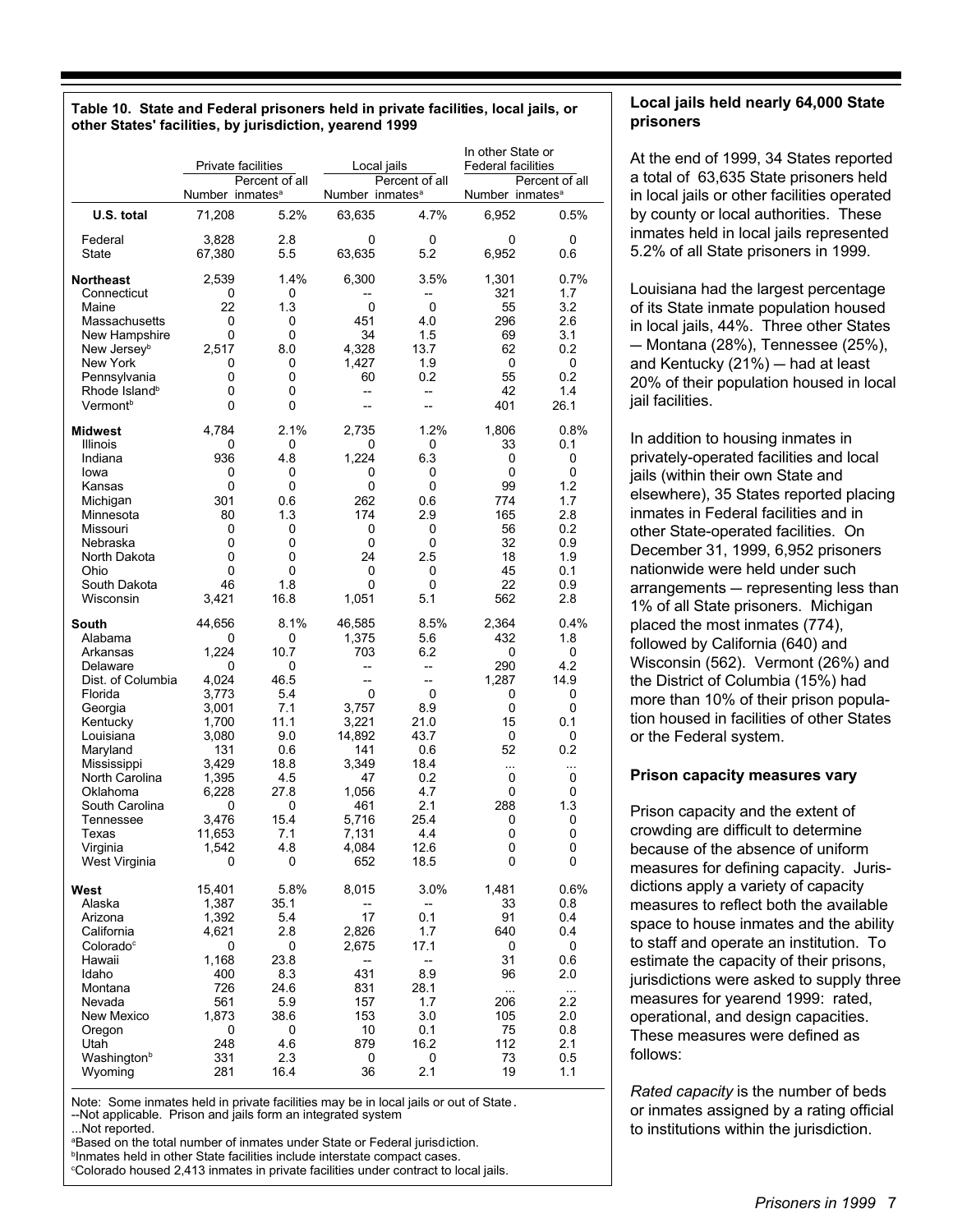| Table 11. Reported Federal and State prison capacities, yearend 1999 |                          |                          |                               | Custody population    |                       |  |
|----------------------------------------------------------------------|--------------------------|--------------------------|-------------------------------|-----------------------|-----------------------|--|
|                                                                      |                          | Type of capacity measure |                               | as a percent of -     |                       |  |
| Region                                                               |                          | Opera-                   |                               | Highest               | Lowest                |  |
| and jurisdiction                                                     | Rated                    | tional                   | Design                        | capacity <sup>a</sup> | capacity <sup>a</sup> |  |
| Federal                                                              | 90,075                   | $\sim 100$               | .                             | 132%                  | 132%                  |  |
| <b>Northeast</b>                                                     |                          |                          |                               |                       |                       |  |
| Connecticut <sup>b</sup>                                             | $\sim$ $\sim$ $\sim$     | $\sim$ $\sim$ $\sim$     | $\cdots$                      | $\sim$ $\sim$         | $\sim$ $\sim$ $\sim$  |  |
| Maine                                                                | 1,460                    | 1,639                    | 1,460                         | 100%                  | 112%                  |  |
| Massachusetts                                                        | $\sim$ $\sim$ $\sim$     | $\sim 100$               | 9,162                         | 116                   | 116                   |  |
| New Hampshire<br>New Jersey                                          | 2,036                    | 2,064                    | 1,944<br>17,282               | 109<br>143            | 116<br>143            |  |
| New York                                                             | $\sim 100$<br>61,265     | $\sim 100$<br>66,384     | 53,815                        | 108                   | 133                   |  |
| Pennsylvania                                                         | 25,228                   | 32,384                   | 25,228                        | 113                   | 145                   |  |
| Rhode Island                                                         | 3,724                    | 3,724                    | 3,862                         | 76                    | 79                    |  |
| Vermont                                                              | 1,140                    | 1,200                    | 1,023                         | 95                    | 111                   |  |
| <b>Midwest</b>                                                       |                          |                          |                               |                       |                       |  |
| Illinois                                                             | 32,313                   | 32,313                   | 27,529                        | 138%                  | 162%                  |  |
| Indiana                                                              | 15,383                   | 17,944                   | $\cdots$                      | 96                    | 111                   |  |
| lowa                                                                 | 6,219                    | 6,219                    | 6,219                         | 116                   | 116                   |  |
| Kansas                                                               | 8,860                    | $\sim 100$               | $\sim 100$                    | 97                    | 97                    |  |
| Michigan                                                             | $\sim 100$               | 47,178                   | $\ddotsc$                     | 98                    | 98                    |  |
| Minnesota<br>Missouri                                                | 5,664                    | 5,786<br>27,416          | 5,786                         | 98<br>95              | 100<br>95             |  |
| Nebraska                                                             | $\sim 100$<br>$\sim 100$ | 2,963                    | $\sim$ .<br>2,371             | 120                   | 150                   |  |
| North Dakota                                                         | 1,005                    | 952                      | 1,005                         | 91                    | 96                    |  |
| Ohio                                                                 | 37,245                   | $\sim 100$               | $\sim 10$                     | 125                   | 125                   |  |
| South Dakota                                                         | $\sim 100$               | 2,545                    | $\cdots$                      | 96                    | 96                    |  |
| Wisconsin                                                            | $\sim 100$               | 10,951                   | $\cdots$                      | 139                   | 139                   |  |
| South                                                                |                          |                          |                               |                       |                       |  |
| Alabama                                                              | 21,800                   | 21,800                   | 21,800                        | 97%                   | 97%                   |  |
| Arkansas <sup>c</sup>                                                | 10,426                   | 10,426                   | 10,426                        | 100                   | 100                   |  |
| Delaware                                                             | $\mathbf{r}$             | 4,206                    | 3,192                         | --                    | --                    |  |
| District of Columbia                                                 | 5,424                    | 5,424                    | $\sim$ $\sim$                 | 85                    | 85                    |  |
| Florida<br>Georgia                                                   | 80,491                   | 73,325<br>43,808         | 52,252<br>$\sim$ .            | 82<br>89              | 121<br>89             |  |
| Kentucky                                                             | $\cdots$<br>11,947       | 11,707                   | 7,421                         | 93                    | 150                   |  |
| Louisiana                                                            | 19,174                   | 19,363                   | $\sim$ $\sim$ $\sim$          | 83                    | 84                    |  |
| Maryland                                                             | $\sim$ $\sim$            | 23,213                   | $\cdots$                      | 97                    | 97                    |  |
| Mississippi <sup>c</sup>                                             | $\sim 10$                | 17,827                   | $\sim$ $\sim$ $\sim$          | 102                   | 102                   |  |
| North Carolina                                                       | 27,145                   | $\sim$ .                 | 27.145                        | 109                   | 109                   |  |
| Oklahoma <sup>c</sup>                                                | $\sim 100$               | 22,594                   | $\ldots$                      | 99                    | `99                   |  |
| South Carolina                                                       | $\sim 100$               | 23,565                   | 22,177                        | 89                    | 95                    |  |
| Tennessee <sup>c</sup>                                               | 17,522                   | 17,127                   | $\ddotsc$                     | 96                    | 98                    |  |
| Texas $^{\rm c,d}$                                                   | 155,924                  | 152,805<br>31,787        | 155,924<br>31,787             | 97<br>91              | 99<br>91              |  |
| Virginia<br>West Virginia                                            | 31,787<br>3,059          | 2,880                    | 2,950                         | 94                    | 100                   |  |
|                                                                      |                          |                          |                               |                       |                       |  |
| West<br>Alaska                                                       | 2,603                    | 2,691                    | 2,603                         | 94%                   | 97%                   |  |
| Arizona                                                              | $\sim$                   | 24,310                   | 24,310                        | 101                   | 101                   |  |
| California                                                           | $\sim$                   | 154,467                  | 80,272                        | 101                   | 194                   |  |
| Colorado                                                             | $\sim$ .                 | 11,230                   | 9,424                         | 116                   | 138                   |  |
| Hawaii                                                               | $\sim$ $\sim$            | 3,406                    | 2,481                         | 102                   | 141                   |  |
| Idaho                                                                | 3,182                    | 3,956                    | 3,182                         | 97                    | 120                   |  |
| Montana                                                              | $\sim$                   | 1,400                    | 896                           | 100                   | 156                   |  |
| Nevada <sup>c</sup>                                                  | 9,379                    | $\cdots$                 | 6,948                         | 99                    | 134                   |  |
| New Mexico <sup>c</sup><br>Oregon                                    | $\sim$ $\sim$            | 5,592<br>9,550           | 5,504                         | 92<br>99              | 93<br>99              |  |
| Utah                                                                 | $\sim$ .<br>$\sim$ .     | 4,418                    | $\sim$ $\sim$ $\sim$<br>4,584 | 115                   | 119                   |  |
| Washington                                                           | 8,862                    | 12,036                   | 12,036                        | 119                   | 161                   |  |
| Wyoming                                                              | 1,231                    | 1,243                    | 1,047                         | 101                   | 120                   |  |

... Data not available.

--Not calculated. (See Jurisdiction notes.)

aPopulation counts are based on the number of inmates held in facilities operated by the jurisdiction. Excludes inmates held in local jails, in other States, or in private facilities.  $^{\circ}$ Connecticut no longer reports capacity because of a law passed in 1995. <sup>c</sup>Includes capacity of private and contract facilities and inmates housed in them. <sup>d</sup>Excludes capacity of county facilities and inmates housed in them.

Operational capacity is the number of inmates that can be accommodated, based on a facility's staff, existing programs, and services.

Design capacity is the number of inmates that planners or architects intended for the facility.

Of the 51 reporting jurisdictions, 30 supplied a rated capacity; 44, an operational capacity; and 35, a design capacity (table 11). Twenty-one jurisdictions provided only 1 measure or the same figure for each measure they reported. For the 30 jurisdictions with more than 1 reported type of capacity, estimates of population as a percent of capacity are based on the highest and lowest figures provided.

Seven States included private and contract facilities in their capacity counts, and as a result, inmates held in these facilities were added to the populations counts. California also reported operational capacity for the first time. To make valid comparisons with previous years, the highest capacity totals were based on California's design capacity (table 12).

| Table 12. State prison population<br>as a percent of capacity, yearend 1999                                                                                                                                                                                                                                                                                                                                                                                                                                                                  |                               |  |  |
|----------------------------------------------------------------------------------------------------------------------------------------------------------------------------------------------------------------------------------------------------------------------------------------------------------------------------------------------------------------------------------------------------------------------------------------------------------------------------------------------------------------------------------------------|-------------------------------|--|--|
|                                                                                                                                                                                                                                                                                                                                                                                                                                                                                                                                              | State<br>prisons <sup>a</sup> |  |  |
| <b>Highest capacity</b><br>Lowest capacity                                                                                                                                                                                                                                                                                                                                                                                                                                                                                                   | 1,115,334<br>965,487          |  |  |
| <b>Population as a</b><br>percent of capacity $\flat$<br>Highest                                                                                                                                                                                                                                                                                                                                                                                                                                                                             |                               |  |  |
| 1990                                                                                                                                                                                                                                                                                                                                                                                                                                                                                                                                         | 115                           |  |  |
| 1995                                                                                                                                                                                                                                                                                                                                                                                                                                                                                                                                         | 114                           |  |  |
| 1998                                                                                                                                                                                                                                                                                                                                                                                                                                                                                                                                         | 113                           |  |  |
| 1999 (comparable)                                                                                                                                                                                                                                                                                                                                                                                                                                                                                                                            | 109<br>101                    |  |  |
| 1999 (revised)                                                                                                                                                                                                                                                                                                                                                                                                                                                                                                                               |                               |  |  |
| I owest<br>1990<br>1995<br>1998<br>1999                                                                                                                                                                                                                                                                                                                                                                                                                                                                                                      | 127<br>125<br>122<br>117      |  |  |
| Note: Data reflect the highest and lowest of<br>the three capacities reported. In 1999<br>California reported operational capacity for<br>the first time; for comparisons with previous<br>years, use 1,041,139 as the highest capacity<br>of State prisons.<br><sup>a</sup> Capacity figures were estimated for<br>Connecticut in 1995,1998 and 1999.<br><b>Excludes inmates sentenced to prison</b><br>but held in local jails and inmates in private<br>facilities (unless included in the reported<br>capacity). See Jurisdiction notes. |                               |  |  |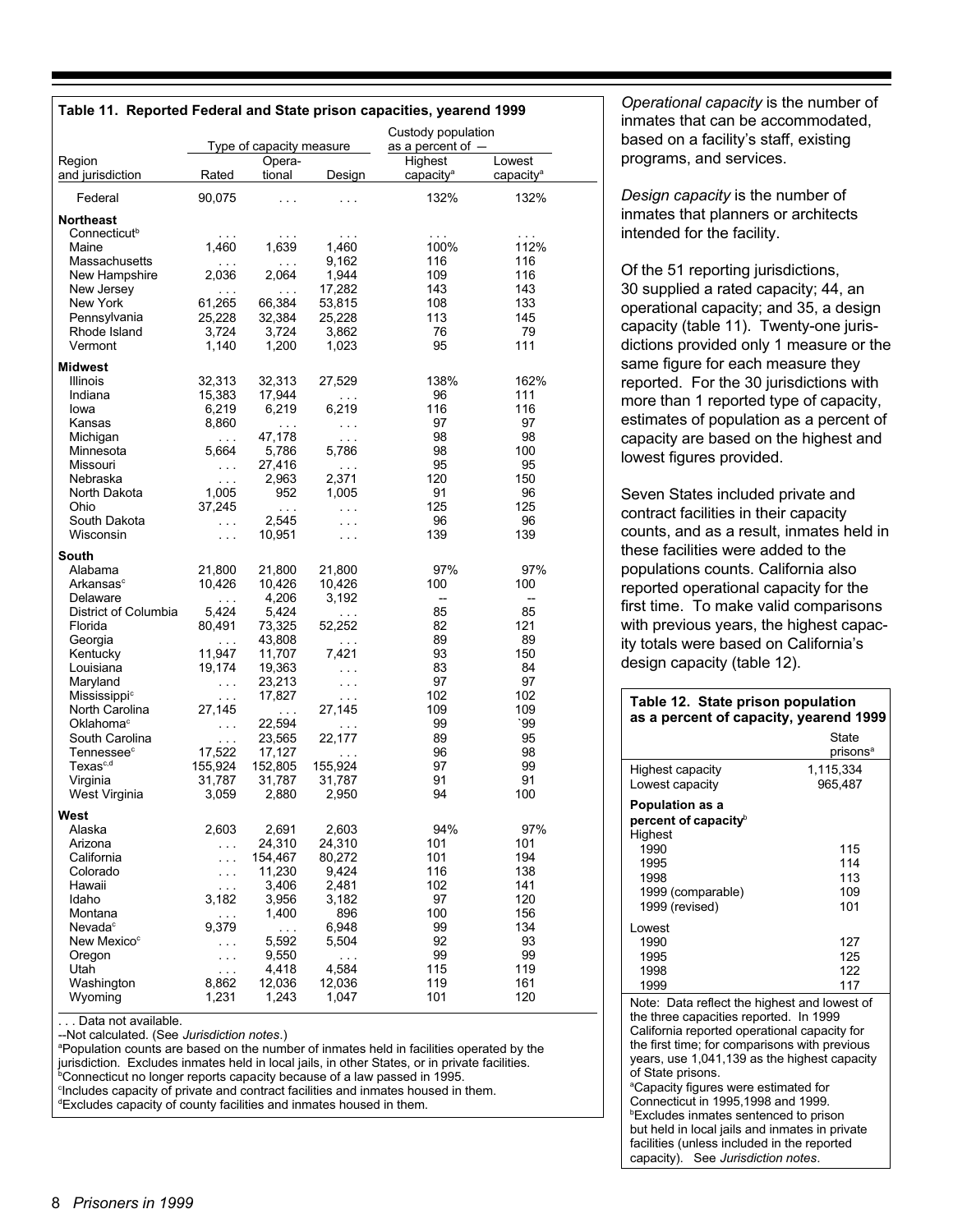#### **Twenty-two States and Federal** system were operating at or above capacity

Prisons generally require reserve capacity to operate efficiently. Dormitories and cells need to be maintained and repaired periodically, special housing is needed for protective custody and disciplinary cases, and space may be needed to cope with emergencies.

At yearend 1999, 26 States and the District of Columbia reported that they were operating at or below 99% of their highest capacity. Twenty-two States and the Federal prison system reported operating at 100% or more of their highest capacity. Rhode Island, which was operating at 76% of its highest capacity, reported the lowest percent of capacity occupied. California, operating at 94% over its lowest reported capacity, had the highest percent of capacity occupied.

By yearend 1999 the Federal prison system was estimated to be operating at 32% over capacity, increasing since yearend 1998 (27%). Overall, State prisons in 1999 were operating at 1% above their highest capacity and 17% above their lowest capacity.

#### **Black males outnumbered white** males among State and Federal inmates at yearend 1999

|              | Percent of prisoners under     |                 |
|--------------|--------------------------------|-----------------|
|              | State or Federal jurisdiction* |                 |
|              | 1990                           | 1999            |
| Total        | 100.0%                         | 100.0%          |
| White        | 35.6                           | 33.0            |
| <b>Black</b> | 44.5                           | 45.7            |
| Hispanic     | 17.4                           | 17.9            |
| Other        | 2.5                            | $\overline{34}$ |

\*Based on inmates with sentences of more than 1 vear.

At yearend 1999, black inmates represented an estimated 46% of all inmates with sentences of more than 1 year, while white inmates accounted for 33% and Hispanic inmates, 18%.

Although the total number of sentenced inmates rose sharply (up 75% between 1990 and 1999), there were only small changes in the racial and Hispanic composition of the inmate population. At yearend 1999, black males (558,700) outnumbered white males (403,700) and Hispanic males (219,500) among inmates with sentences of more than 1 year (table 13). Nearly 43% of all sentenced inmates were black males.

#### An estimated 9% of black males in their late twenties were in prison in 1999

When incarceration rates are estimated separately by age group, black males in their twenties and thirties are found to have high rates relative to other groups (table 14).

Expressed in terms of percentages, 9.4% of black non-Hispanic males age 25 to 29 were in prison in 1999, compared to 3.1% of Hispanic males and about 1.0% of white males in the same age group. Although incarceration rates drop with age, the percentage of black males age 45 to 54 in prison in 1999 was still nearly 2.8% only slightly lower than the highest rate (3.1%) among Hispanic males (age 25 to 29) and more than twice the highest rate (1.1%) among white males (age 30 to 34).

Female incarceration rates, though substantially lower than male incarceration rates at every age, reveal similar racial and ethnic disparities. Black non-Hispanic females (with an incarceration rate of 212 per 100,000) were more than twice as likely as Hispanic females (87 per 100,000)

#### Table 13. Number of sentenced prisoners under State or Federal jurisdiction, by gender, race, Hispanic origin, and age, 1999

|                |                    | Number of sentenced prisoners |                           |          |                    |                    |                           |          |
|----------------|--------------------|-------------------------------|---------------------------|----------|--------------------|--------------------|---------------------------|----------|
|                |                    | Males                         |                           |          |                    | Females            |                           |          |
| Age            | Total <sup>a</sup> | White <sup>b</sup>            | <b>Black</b> <sup>b</sup> | Hispanic | Total <sup>a</sup> | White <sup>b</sup> | <b>Black</b> <sup>b</sup> | Hispanic |
| Total          | 1.222.799          | 403.700                       | 558.700                   | 219,500  | 82,594             | 27,100             | 38,300                    | 14,100   |
| 18-19          | 33.200             | 7.700                         | 16.000                    | 7.600    | 1.100              | 500                | 500                       | 200      |
| $20 - 24$      | 197.900            | 52.100                        | 95.900                    | 42.300   | 7.700              | 2.600              | 3.100                     | 1.700    |
| $25 - 29$      | 229.500            | 61.800                        | 115.900                   | 44.100   | 14.500             | 4.100              | 6.800                     | 2.800    |
| $30 - 34$      | 231.300            | 75.600                        | 106.600                   | 42.400   | 20.700             | 6.500              | 10.200                    | 3.300    |
| 35-39          | 210.300            | 73.200                        | 99.300                    | 32.000   | 18.000             | 5.900              | 8.800                     | 2.700    |
| 40-44          | 147.300            | 54.000                        | 63.000                    | 25.700   | 10.000             | 3.200              | 5.000                     | 1.400    |
| 45-54          | 126.700            | 56.100                        | 47.900                    | 18,500   | 8.200              | 3.000              | 3.200                     | 1,500    |
| 55 or<br>older | 41.400             | 22.100                        | 11.000                    | 6.400    | 1.900              | 1.000              | 600                       | 200      |

Note: Based on custody counts from National Prisoners Statistics (NPS1-A) and updated from jurisdiction counts by gender at yearend. Estimates by age derived from the Surveys of Inmates in State and Federal Correctional facilities, 1997. Estimates

were rounded to the nearest 100. <sup>a</sup>Includes American Indians, Alaska Natives, Asians, Native Hawaiians, and other Pacific Islanders. *<b>Excludes Hispanics.* 

#### Table 14. Number of sentenced prisoners under State or Federal jurisdiction per 100,000 residents, by gender, race, Hispanic origin, and age, 1999

|             |                    |        |                           | Number of sentenced prisoners per 100,000 residents of each group |                    |         |     |                             |
|-------------|--------------------|--------|---------------------------|-------------------------------------------------------------------|--------------------|---------|-----|-----------------------------|
|             |                    | Males  |                           |                                                                   |                    | Females |     |                             |
| Age         | Total <sup>a</sup> | Whiteʰ | <b>Black</b> <sup>b</sup> | Hispanic                                                          | Total <sup>a</sup> | Whiteʰ  |     | Black <sup>b</sup> Hispanic |
| Total       | 901                | 417    | 3.408                     | 1.335                                                             | 59                 | 27      | 212 | 87                          |
| 18-19       | 788                | 280    | 2.627                     | 1.197                                                             | 29                 | 18      | 85  | 29                          |
| $20 - 24$   | 2.075              | 832    | 7.326                     | 2.824                                                             | 84                 | 44      | 227 | 127                         |
| 25-29       | 2.436              | 990    | 9,392                     | 3.126                                                             | 153                | 66      | 492 | 215                         |
| 30-34       | 2.303              | 1.106  | 8.406                     | 2.927                                                             | 205                | 96      | 731 | 248                         |
| 35-39       | 1.843              | 896    | 7.316                     | 2.315                                                             | 158                | 74      | 587 | 214                         |
| 40-44       | 1.318              | 652    | 4.947                     | 2.266                                                             | 89                 | 39      | 347 | 131                         |
| 45-54       | 722                | 411    | 2.761                     | 1,265                                                             | 45                 | 22      | 153 | 97                          |
| 55 or older | 163                | 106    | 534                       | 403                                                               | 6                  | 4       | 21  | 11                          |

Note: Based on estimates of the U.S. resident population on July 1, 1999, and adjusted for the 1990 census undercount. <sup>a</sup>Includes American Indians, Alaska Natives,

Asians, Native Hawaiians, and other Pacific Islanders. **Excludes Hispanics.**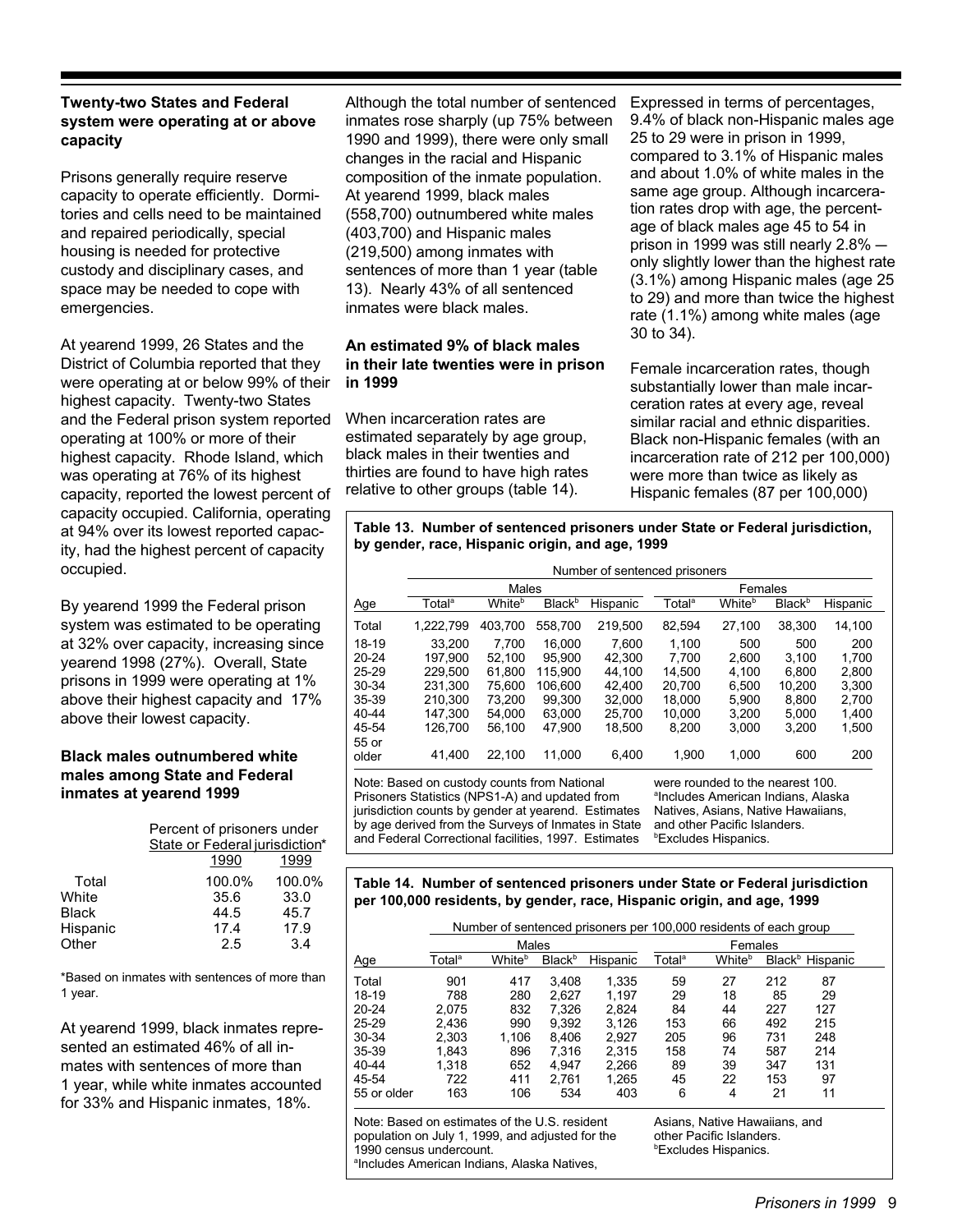and nearly 8 times more likely than white non-Hispanic females (27 per 100,000) to be in prison in 1999. These differences among white, black, and Hispanic females were consistent across all age groups.

#### Growth linked to increasing number of inmates in State prison for violent and drug offenses

Between 1990 and 1998 the distribution of the four maior offense categories - violent, property, drug, and public-order offenses - changed slightly among State prisoners. The percent held for property and drug offenses dropped while the percent held for public-order offenses rose.

|              | State inmates | Percent of sentenced |
|--------------|---------------|----------------------|
|              | 1990          | 1998                 |
| Total        | 100%          | 100%                 |
| Violent      | 46            | 48                   |
| Property     | 25            | 21                   |
| Drug         | 22            | 21                   |
| Public-order |               | 10                   |

In absolute numbers, an estimated 545,200 inmates in State prison at yearend 1998 were held for violent offenses, 159,600 for robbery, 134,600 for murder, 109,500 for assault, and 100,800 for rape and other sexual assaults (table 15). In addition, 242,900 inmates were held for property offenses, 236,800 for drug offenses, and 113,900 for public-order offenses.

Overall, the largest growth in State inmates between 1990 and 1998 was among violent offenders. During the 8-year period, the number of violent offenders grew 229,300, while the number of drug offenders grew 87,100 (table 16). As a percentage of the total growth, violent offenders accounted for 51% of the growth; drug offenders 19%; property offenders 15%; and public-order offenders 15%.

#### Sources of growth differ among men and women and among white, black, and Hispanic inmates

The increasing number of violent offenders accounted for the 53% of the total growth among male inmates and 27% among female inmates. Drug offenders accounted for the largest

source of the total growth among female inmates (36%), compared to 18% among male inmates. The increasing number of property offenses accounted for a slightly higher percent of the growth among female inmates  $(20%)$  than male inmates  $(15%)$ .

Table 15. Estimated number of sentenced prisoners under State jurisdiction, by offense, gender, race, and Hispanic origin, 1998

| <b>Offenses</b>                                                                                                                                                                                  | All       | Male      | Female | White   | <b>Black</b> | Hispanic |
|--------------------------------------------------------------------------------------------------------------------------------------------------------------------------------------------------|-----------|-----------|--------|---------|--------------|----------|
| <b>Total</b>                                                                                                                                                                                     | 1,141,700 | 1,071,400 | 70,300 | 380,400 | 531,100      | 194,000  |
| <b>Violent offenses</b>                                                                                                                                                                          | 545,200   | 525,100   | 20,100 | 180,300 | 257,700      | 87,600   |
| <b>Murder</b> <sup>a</sup>                                                                                                                                                                       | 134.600   | 128,500   | 6,100  | 42.400  | 67.100       | 21,500   |
| Manslaughter                                                                                                                                                                                     | 17.600    | 15,800    | 1,800  | 6.200   | 7,100        | 3,400    |
| Rape                                                                                                                                                                                             | 29.600    | 29,300    | 300    | 13.500  | 12,100       | 2,400    |
| Other sexual assault                                                                                                                                                                             | 71.200    | 70.500    | 700    | 41.400  | 17.500       | 9,300    |
| Robbery                                                                                                                                                                                          | 159.600   | 154.600   | 5,000  | 33.000  | 96.700       | 25,400   |
| Assault                                                                                                                                                                                          | 109.500   | 104.500   | 5,000  | 33.800  | 48.800       | 22,000   |
| Other violent                                                                                                                                                                                    | 23.100    | 21,800    | 1,300  | 10.000  | 8,400        | 3,800    |
| <b>Property offenses</b>                                                                                                                                                                         | 242,900   | 224.500   | 18,500 | 104,200 | 97,700       | 34,000   |
| <b>Burglary</b>                                                                                                                                                                                  | 118,000   | 114,400   | 3,600  | 49,900  | 48,100       | 16,600   |
| Larceny                                                                                                                                                                                          | 45,500    | 39,600    | 5,900  | 17,200  | 20,500       | 6,100    |
| Motor vehicle theft                                                                                                                                                                              | 20,100    | 19,400    | 800    | 8,000   | 7,300        | 4,400    |
| Fraud                                                                                                                                                                                            | 30,200    | 23,300    | 6,900  | 15,700  | 11,100       | 2,800    |
| Other property                                                                                                                                                                                   | 29,100    | 27,800    | 1,300  | 13,300  | 10,700       | 4,100    |
| Drug offenses                                                                                                                                                                                    | 236,800   | 212,900   | 23,900 | 46,300  | 134,800      | 51,700   |
| Public-order offenses <sup>b</sup>                                                                                                                                                               | 113,900   | 106,500   | 7,500  | 49,200  | 39,400       | 20,100   |
| Other/unspecified <sup>c</sup>                                                                                                                                                                   | 2,800     | 2,500     | 200    | 400     | 1,500        | 700      |
| Note: Data are for inmates with a sentence of<br>alncludes nonnegligent manslaughter.<br>more than 1 year under the jurisdiction of State<br><sup>b</sup> lncludes weanons, drunk driving, court |           |           |        |         |              |          |

**nore ເnan** ⊺ year under the jurisdiction correctional authorities. The number of inmates by offense were estimated using 1997 Survey of Inmates in State Correctional Facilities and rounded to the nearest 100.

ciudes weapons, drunk driving, co offenses, commercialized vice, morals and decency charges, liquor law violations, and other public-order offenses. <sup>c</sup>Includes juvenile offenses and unspecified felonies.

#### Table 16. Partitioning the total growth of sentenced prisoners under State jurisdiction, by offense and gender, 1990-98

|              | Total     |          | Male      |          | Female    |          |
|--------------|-----------|----------|-----------|----------|-----------|----------|
|              | Increase, | Percent  | Increase, | Percent  | Increase. | Percent  |
|              | 1990-98   | of total | 1990-98   | of total | 1990-98   | of total |
| Total        | 452.100   | 100%     | 418,600   | 100%     | 33.600    | 100%     |
| Violent      | 229.300   | 51       | 220.300   | 53       | 9.000     | 27       |
| Property     | 67.900    | 15       | 61.200    | 15       | 6.800     | 20       |
| Drug         | 87.100    | 19       | 75.000    | 18       | 12.100    | 36       |
| Public-order | 68.100    | 15       | 62.600    | 15       | 5,600     | 17       |

#### Table 17. Partitioning the total growth of sentenced prisoners under State jurisdiction, by offense, race, and Hispanic origin, 1990-98

|              | White     |          | <b>Black</b> |          | Hispanic  |          |  |
|--------------|-----------|----------|--------------|----------|-----------|----------|--|
|              | Increase, | Percent  | Increase.    | Percent  | Increase. | Percent  |  |
|              | 1990-98   | of total | 1990-98      | of total | 1990-98   | of total |  |
| Total        | 137.000   | 100%     | 216,400      | 100%     | 78.700    | 102%     |  |
| Violent      | 62.700    | 45       | 111.600      | 52       | 43.900    | 56       |  |
| Property     | 29,000    | 21       | 26,800       | 12       | 9.800     | 12       |  |
| Drug         | 16.700    | 12       | 55.000       | 25       | 13.000    | 18       |  |
| Public-order | 29.500    | 21       | 22,800       | 11       | 11.800    | 15       |  |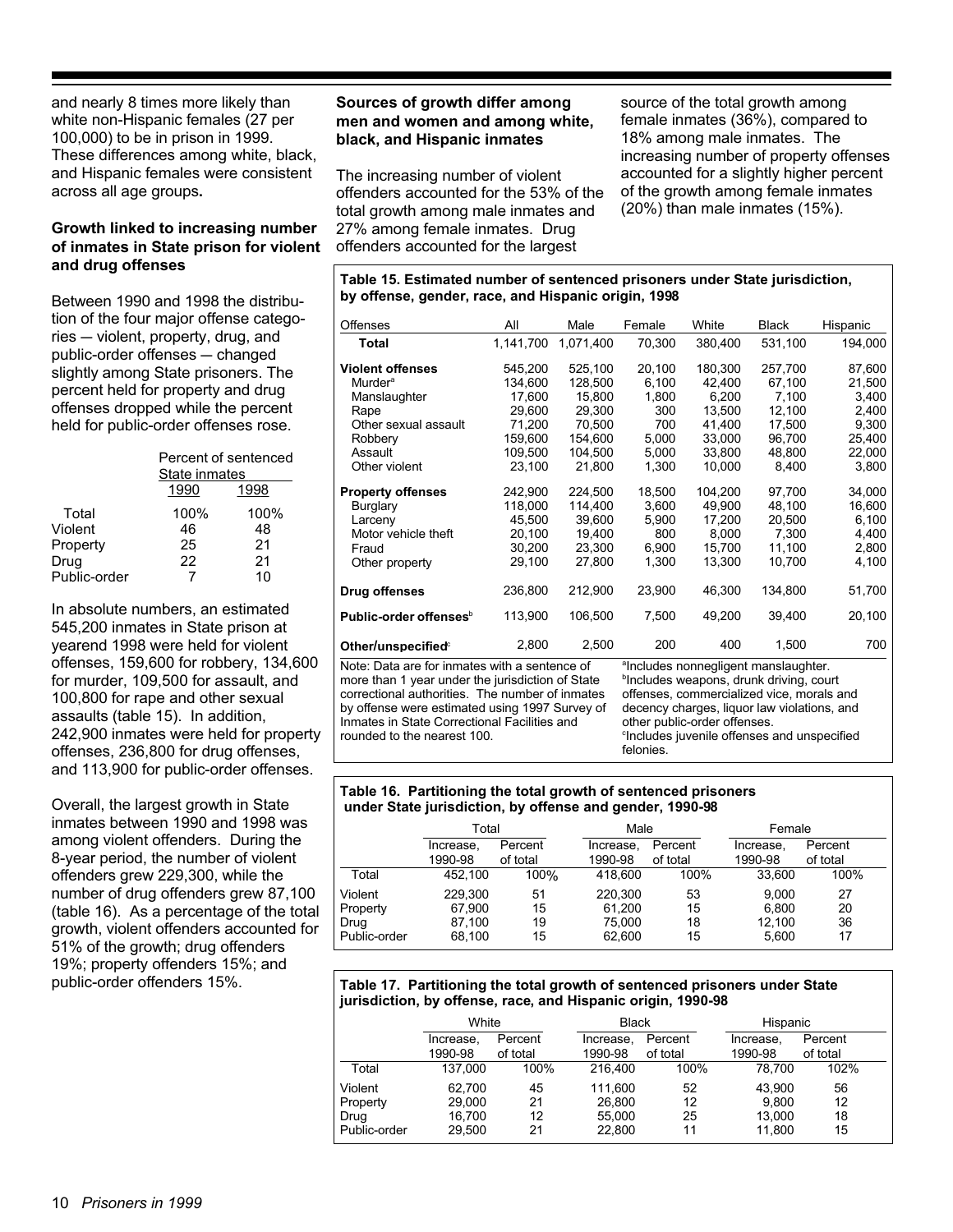Although the number of public-order offenders rose sharply, they accounted for only 15% of the total growth among male inmates and 17% of the growth among female inmates.

The sources of population growth also differed among white, black, and Hispanic prisoners. Overall, the increasing number of drug offenses accounted for 25% of the total growth among black inmates, 18% of the total growth among Hispanic inmates, and 12% of the growth among white inmates (table 17). Violent offenders accounted for the largest source of growth for all groups  $-$  among white State inmates (45%), black inmates (52%), and Hispanic inmates (56%).

#### Rise in State prison population linked to increasing numbers of parole violators returned to prison

Underlying the growth in the State prison population between 1990 and 1998 has been a 54% increase in the number of offenders returned to prison for parole violations (table 18). In 1998, 206,751 of the offenders entering State prison had violated the conditions of their release, up from 133,870 in 1990.

These offenders had been released to parole either by decision of a parole board or by provision of the statute under which they were sentenced. The primary reason for their return to prison was an arrest or conviction for a new offense. Based on reports from inmates in State prison in 1997 (the latest data), 60% of the inmates returned after serving time on parole had been arrested or convicted for a new offense. Nineteen percent of the parole violators had absconded or failed to report to a parole officer; 14% had a drug-related violation such as a positive test, possession, or failure to report for testing or treatment; and 14% had other reasons such as possession of a gun or failure to report to counseling, to secure employment, or to pay fines or fees.

|                                                                                        | Percent of parole<br>violators in State<br>prison, 1997* |  |  |
|----------------------------------------------------------------------------------------|----------------------------------------------------------|--|--|
| Arrest/conviction<br>for new offense<br>Drug-related violations<br>Absconded/failed to | 59.5%<br>13.7                                            |  |  |
| report<br>Other reasons                                                                | 19.0<br>13.9                                             |  |  |

\*Data are from the Survey of Inmates in State<br>Correctional Facilities, 1997. Detail adds to more than 100% because some inmates may have had more than 1 reason.

Between 1990 and 1998 the number of new court commitments to State prison rose from 323,069 to 347,270. Though the number admitted in 1998 was 7.5% larger than the number in 1990, the number of new court commitments has fluctuated during the 9-year period.

#### Parole violators returned on drug offenses more than doubled since 1990

Drug offenders accounted for more than half of the total increase in parole violators returned to State prison (table 19). The number of drug offenders returned to prison rose from 30,900 in 1990 to 68,600 in 1998 (representing 52% of the total 72,900 increase among returned parolees).

Though fewer in number, public-order offenders (primarily weapons and DWI offenders) had the largest percentage increase among returned parolees (up 123%). The number of parolees returned to State prison on a violent offense also rose (up 51%) but accounted for less than a quarter of the rise among returned parolees.

#### Table 18. Number of sentenced inmates admitted to State prisons, by type of admission, 1990-98

|                                                                                                                |                | New court                    |         |  |  |
|----------------------------------------------------------------------------------------------------------------|----------------|------------------------------|---------|--|--|
| Year                                                                                                           | All admissions | commitments Parole violators |         |  |  |
| 1990                                                                                                           | 460.739        | 323.069                      | 133.870 |  |  |
| 1991                                                                                                           | 466.286        | 317.237                      | 142.100 |  |  |
| 1992                                                                                                           | 480.676        | 334.301                      | 141.961 |  |  |
| 1993                                                                                                           | 475.100        | 318.069                      | 146.366 |  |  |
| 1994                                                                                                           | 498.919        | 322,141                      | 168.383 |  |  |
| 1995                                                                                                           | 521.970        | 337.492                      | 175.726 |  |  |
| 1996                                                                                                           | 512.618        | 326.547                      | 172.633 |  |  |
| 1997                                                                                                           | 538,375        | 334,525                      | 186.659 |  |  |
| 1998                                                                                                           | 565.291        | 347.270                      | 206.751 |  |  |
| Percent change,                                                                                                |                |                              |         |  |  |
| 1990-98                                                                                                        | 22.7%          | 7.5%                         | 54.4%   |  |  |
| Note: Sentenced inmates are those with a sentence of<br>more than 1 year. Admissions exclude returned escapees |                |                              |         |  |  |
| and AWOL's and transfers from other jurisdictions.                                                             |                |                              |         |  |  |
| Admissions for Alaska were estimated for 1994. Parole                                                          |                |                              |         |  |  |
| violators for Idaho were estimated for 1998.                                                                   |                |                              |         |  |  |

#### Table 19. Number of sentenced inmates admitted to State prison. by type of admission and offense, 1990, 1995 and 1998

|                                                                                                                                                                                                      | New court commitments |                 |         | Percent<br>change, |         | Percent<br>Parole violators |         |                    |
|------------------------------------------------------------------------------------------------------------------------------------------------------------------------------------------------------|-----------------------|-----------------|---------|--------------------|---------|-----------------------------|---------|--------------------|
|                                                                                                                                                                                                      | 1990                  | 1995            | 1998    | 1990-98            | 1990    | 1995                        | 1998    | change,<br>1990-98 |
| Total                                                                                                                                                                                                | 323.069               | 337.492 347.270 |         | 7.5%               | 133.870 | 175.726                     | 206.751 | 54.4%              |
| Violent                                                                                                                                                                                              | 86.600                | 97.200          | 104.200 | 20.3               | 33.200  | 42.800                      | 50.000  | 50.6               |
| Property                                                                                                                                                                                             | 104.400               | 99.400          | 96.900  | $-7.2$             | 61.700  | 65.100                      | 69.300  | 12.3               |
| Drug                                                                                                                                                                                                 | 102.400               | 104.100         | 107.000 | 4.5                | 30.900  | 53.900                      | 68,600  | 122.0              |
| Public-order                                                                                                                                                                                         | 26,000                | 34.500          | 37.500  | 44.2               | 7.800   | 13.600                      | 17.400  | 123.1              |
| Note: Based on the total number admissions by<br>type (from NPS1-A) and multiplied by the propor-<br>tion of admissions by most serious offenses (from<br>NCRP) and then rounded to the nearest 100. |                       |                 |         |                    |         |                             |         |                    |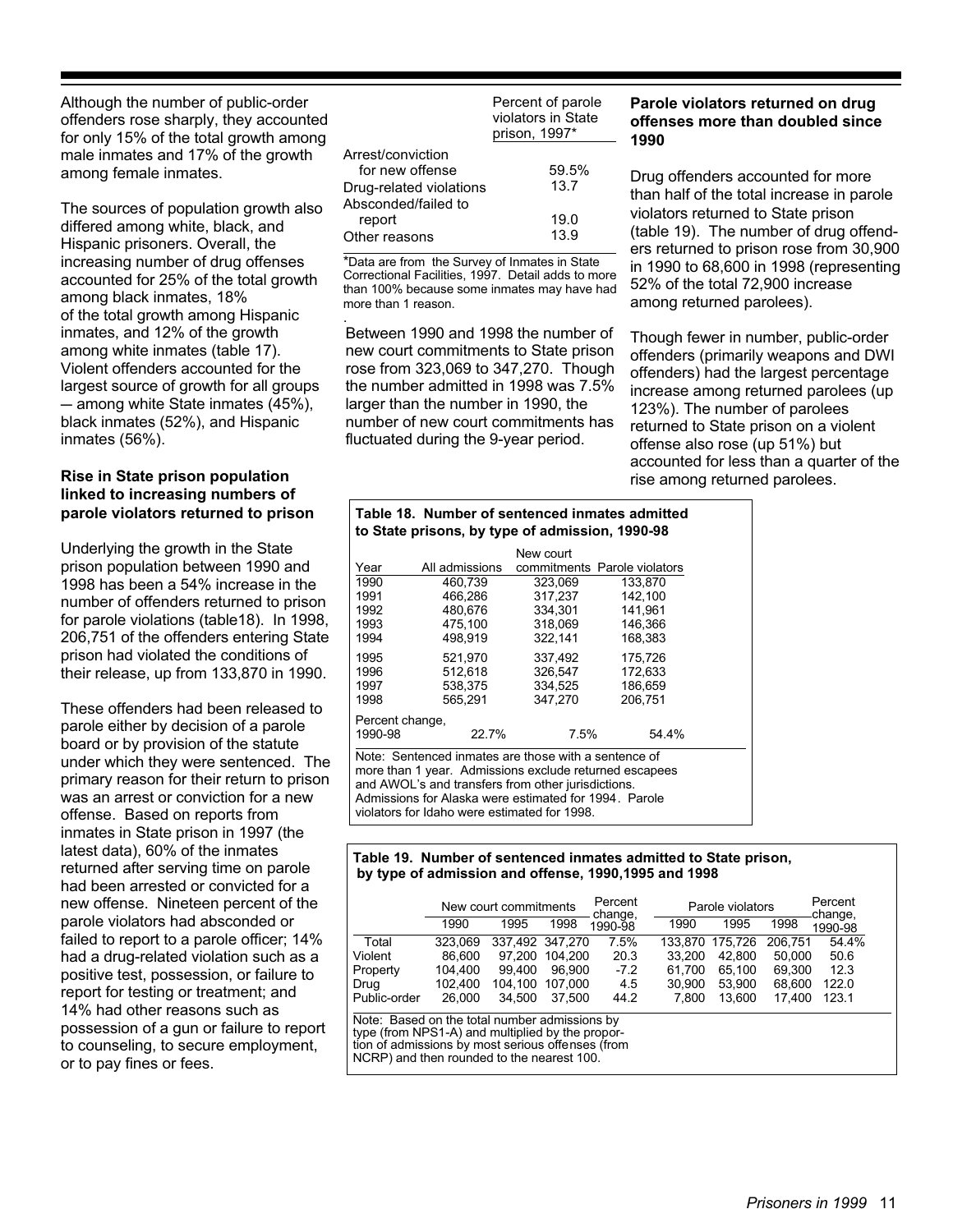In contrast to parole violators, growth in the number of new court commitments to State prisons was largely the result of an increasing number of sentenced violent offenders (up 20%) and publicorder offenders (up 44%). Courts sentenced 104,200 violent offenders to prison in 1998, up from 86,600 in 1990. The number of drug offenders entering prison directly from court rose only slightly from 102,400 in 1990 to 107,000 in 1998 (an increase of 4.5%).

#### State prison growth the result of declining release rates and increasing time served

While the actual number of prisoners released each year grew between 1990 and 1998, the rate of release (or the number released relative to the number of inmates in prison) dropped sharply (table 20). In 1998, 520, 172 offenders were released from State prison, up from 405,374 in 1990 (table 20). However, the release rate dropped from 37 per 100 State prisoners in 1990 to 31 per 100 in 1998.

A major source of prison growth is increasing time served. Among inmates released from prison for the first time on their current offense (that is, first releases) the average time served increased from 22 months in 1990 to 28 months in 1998. The percentage of inmates released after serving 6 months or less dropped steadily from a peak in 1993 (29%) to 1998 (15%). At the same time, the percentage of release State prisoners having served at least 10 years in prison edged upward, from 1.3% to  $2.0\%$ .

The projected average time to be served by inmates entering prison before their first release also increased from 38 months in 1990 to 43 months in 1998.

|      | New court commitments<br>to State prison* |                   |  |  |  |  |
|------|-------------------------------------------|-------------------|--|--|--|--|
|      | Mean                                      | Mean minimum      |  |  |  |  |
|      | sentence                                  | time to be served |  |  |  |  |
| 1990 | 70 mos.                                   | 38 mos.           |  |  |  |  |
| 1995 | 72                                        | 42                |  |  |  |  |
| 1998 | 65                                        | 43                |  |  |  |  |

\*Based on inmates with sentences of more than 1 year, but less than life or death.

#### **Changing Federal prison population** related to drugs, weapons, and immigration violations

Prisoners sentenced for drug offenses constitute the largest group of Federal inmates (58%) in 1998, up from 53% in 1990 (table 21). On September 30, 1998, the date of the latest available data, Federal prisons held 63,011 sentenced drug offenders, compared to 30,470 at yearend 1990.

Between 1990 and 1998, the number of Federal inmates held for immigration offenses increased 330% and the number held for weapons offenses increased 185%. The number of immigration offenders rose from 1,728 in 1990 to 7,430 in 1998; weapons offenders rose from 3,073 to 8,742. By September 30, 1998, weapons offenders represented 8.0% of Federal inmates and immigration violators  $6.8%$ .

#### Table 20. Trends in State prison releases, release rates. and time served by first releases, 1990-98

|      |          |                   | Time served by first releases <sup>a</sup> |          |          |  |
|------|----------|-------------------|--------------------------------------------|----------|----------|--|
|      | Number   |                   |                                            | Percent  | Percent  |  |
|      | οf       | Release           |                                            | 6 months | 10 years |  |
| Year | releases | rate <sup>b</sup> | Mean                                       | or less  | or more  |  |
| 1990 | 405.374  | 37.0%             | 22 mos.                                    | 26.5%    | 1.4%     |  |
| 1991 | 421.687  | 36.5              | 22                                         | 24.1     | 1.4      |  |
| 1992 | 430.198  | 35.5              | 22                                         | 26.2     | 1.4      |  |
| 1993 | 417,838  | 33.3              | 21                                         | 29.0     | 1.3      |  |
| 1994 | 418.372  | 30.8              | 22                                         | 26.1     | 1.3      |  |
| 1995 | 455,140  | 31.2              | 23                                         | 21.0     | 1.3      |  |
| 1996 | 467,193  | 30.8              | 25                                         | 18.1     | 1.4      |  |
| 1997 | 489.914  | 30.8              | 27                                         | 16.5     | 1.7      |  |
| 1998 | 520.172  | 31.2              | 28                                         | 15.2     | 2.0      |  |

Note: All data are limited to inmates with sentences of more than 1 year and exclude escapees, AWOLs, and transfers.

alncludes all inmates released for the first time on the current sentence. Time served is based on prison time only and excludes jail time credits. <sup>b</sup>The number of releases per 100 sentenced prisoners at the beginning of each year, plus the number admitted during the year.

#### Table 21. Number of sentenced inmates in Federal prisons, by most serious offense, 1990, 1995, and 1998

| Offenses                                                                                                                      | Number of sentence inmates<br>in Federal prisons<br>1990  | 1995                                                     | 1998                                                       | Percent<br>change,<br>1990-98                            | Percent of<br>total growth,<br>1990-98                |  |
|-------------------------------------------------------------------------------------------------------------------------------|-----------------------------------------------------------|----------------------------------------------------------|------------------------------------------------------------|----------------------------------------------------------|-------------------------------------------------------|--|
| Total                                                                                                                         | 56.989                                                    | 88,101                                                   | 108.925                                                    | 91.1%                                                    | 100.0%                                                |  |
| <b>Violent offenses</b><br>Homicide <sup>a</sup><br>Robbery<br>Other violent<br><b>Property offenses</b><br>Burglary<br>Fraud | 9,557<br>1,233<br>5,158<br>3,166<br>7.935<br>442<br>5,113 | 11,321<br>966<br>6,341<br>4.014<br>7.524<br>164<br>5,629 | 12,656<br>1,344<br>8,773<br>2,539<br>8,627<br>249<br>6,465 | 32.4%<br>9.0<br>70.1<br>-19.8<br>8.7%<br>$-43.7$<br>26.4 | 6.0%<br>0.2<br>7.0<br>$-1.2$<br>1.3%<br>$-0.4$<br>2.6 |  |
| Other property                                                                                                                | 2,380                                                     | 1,731                                                    | 1,913                                                      | $-19.6$                                                  | $-0.9$                                                |  |
| Drug offenses                                                                                                                 | 30,470                                                    | 51,737                                                   | 63.011                                                     | 106.8%                                                   | 62.7%                                                 |  |
| <b>Public-order offenses</b><br>Immigration<br>Weapons<br>Other public-order                                                  | 8,585<br>1,728<br>3,073<br>3,784                          | 15,762<br>3,612<br>7,519<br>4,631                        | 22,273<br>7,430<br>8,742<br>6,101                          | 159.4%<br>330.0<br>184.5<br>61.2                         | 26.4<br>11.0<br>10.9<br>5.0                           |  |
| Other/unspecified <sup>b</sup>                                                                                                | 442                                                       | 1.757                                                    | 2.358                                                      | 433.5%                                                   | 3.7%                                                  |  |

Note: All data are from the BJS Federal justice database. Data for 1990 and 1995 are for December 31. Data for 1998 are for September 30. Numbers may differ from the Federal Bureau of Prisons' count because the Federal Justice Statistics Program includes prisoners in transit. Data are based on all sentenced inmates, regardless of sentence length.

alncludes murder, nonnegligent manslaughter, and negligent manslaughter. <sup>b</sup>Includes offenses not classifiable or not a violation of the United States Code.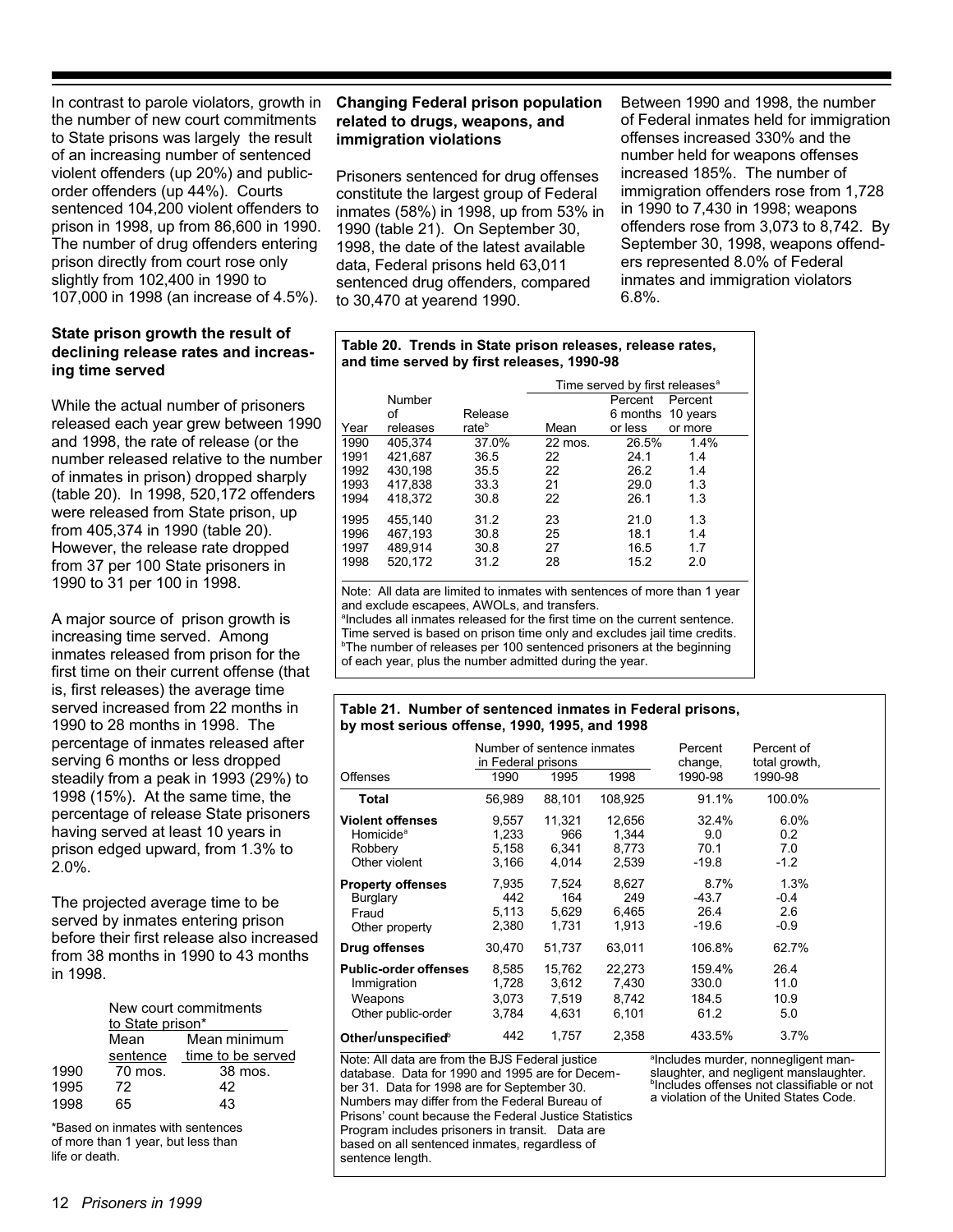Although the number of robbers showed an increase of 70% between 1990 and 1998, their increase was offset by a decline of nearly 20% among other violent offenders (such as inmates held for assault and sex offenses). Overall, the percentage of violent Federal inmates declined from 17% to 12%.

While the number of offenders in each major offense category increased, the number incarcerated for a drug offense accounted for the largest percentage of the total growth (63%). Public-order offenders accounted for 26% of the increase; violent offenders, 6%, and property offenders, 1%.

Factors contributing to the rise in the Federal inmate population between 1990 and 1998 include -

- an increase in defendants convicted in U.S. district courts from 47,494 to 60,958
- an increase in the percentage sentenced to prison from 60.3% to 69.6%
- an increase in the average time expected to be served by persons entering Federal prison from about 35 months to 45 months in 1998.\*

#### **Methodology**

#### **National Prisoner Statistics**

The Bureau of Justice Statistics (BJS), with the U.S. Bureau of the Census as its collection agent, obtains yearend and midyear counts of prisoners from departments of correction in each of the 50 States, the District of Columbia. and the Federal Bureau of Prisons. In an effort to collect comparable data from all jurisdictions, National Prisoner Statistics (NPS) distinguishes prisoners in custody from those under jurisdiction. To have custody of a prisoner, a State must hold that person in one of its facilities. To have jurisdiction means that a State has legal authority over the prisoner. Prisoners under a State's jurisdiction may be in the custody of a local jail, another State's prison, or other correctional facility. Some States are unable to provide both custody and jurisdiction counts. (See NPS jurisdiction notes.)

Excluded from NPS counts are persons confined in locally administered confinement facilities who are under the jurisdiction of local authorities. NPS counts include all inmates in State-operated facilities in Alaska, Connecticut, Delaware, Hawaii, Rhode Island, and Vermont, which have combined jail-prison systems.

#### **Military Corrections Statistics**

BJS obtains yearend counts of prisoners in the custody of U.S. military authorities from the Department of Defense Corrections Council. In 1994 the council, comprised of representatives from each branch of military service, adopted a standardized report (DD Form 2720) with a common set of items and definitions. This report provides information on persons held in U.S. military confinement facilities inside and outside the continental United States, by branch of service, sex, race, Hispanic origin, conviction status, sentence length, and offense. It also includes data on the number of facilities, and their design and rated capacities.

#### Surveys of Inmates in State and **Federal Correctional Facilities**

The Surveys of Inmates in State and **Federal Correctional Facilities, which** BJS conducts regularly every 5 to 6 vears, provide detailed data on individual characteristics of prison inmates. Based on scientifically selected samples of facilities and of inmates held in them, these surveys provide detailed information unavailable from any other source. (See Substance Abuse and Treatment. State and Federal Prisoners, 1997, NCJ 172871, for a description of the 1997 surveys. sample designs, and accuracy.)

For this report, information on sex, race/Hispanic origin, age, offense, and sentence length was drawn from the 1997 surveys.

#### **National Corrections Reporting** Program

BJS obtains data on sentence length and minimum time to be served before first release for persons admitted to State prison and time served by those released from State prison in the **National Corrections Reporting** Program (NCRP). The data cover persons released from custody regardless of the jurisdiction where the prisoner was sentenced. The number of jurisdictions reporting data varies for year to year. In 1998, 40 States and the District of Columbia reported data on admissions and releases. While NCRP collects individual level data on all offenders, time served calculations in this report were restricted to prisoners with sentences of more than 1 year.

#### Estimating age-specific *incarceration rates*

The number of sentenced prisoners within each age group was estimated for men, women, whites, blacks, and Hispanics. Estimates for 1999 were produced by combining data from NPS and from the State and Federal prison inmate surveys. The following procedures were used:

<sup>\*</sup>For a detailed analysis of the relative importance of each of these factors, by crime type, gender, and race/Hispanic origin, see A. Blumstein and A. Beck, Prison Growth in U.S. Prisons, 1980-1996, (in Crime and Justice, A Review of Research, University of Chicago Press, 1999) and W. Sabol and J. McGready, Time Served in Prison by Federal Offenders, 1986-97, (NCJ 171682).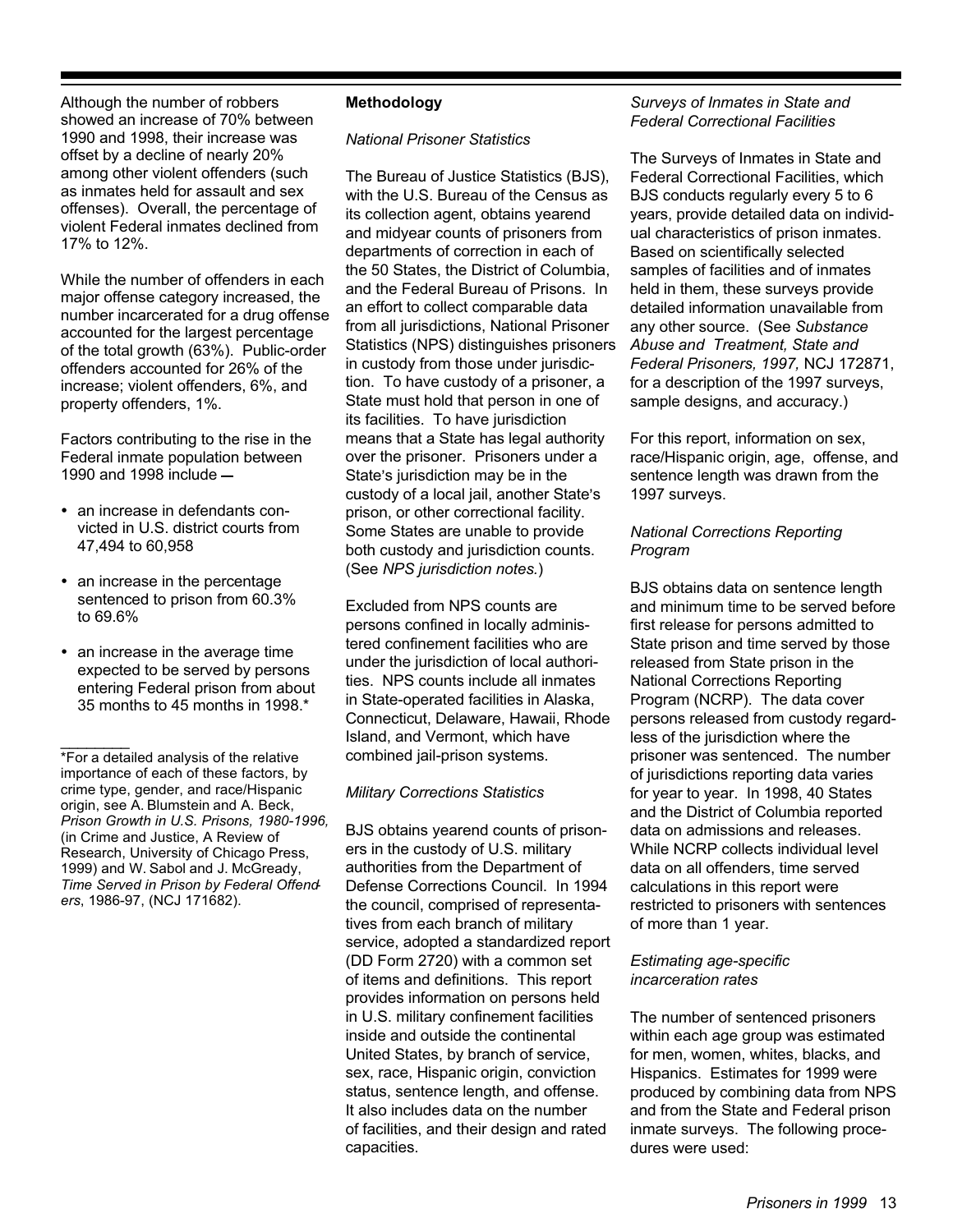1. To obtain estimates of the number of sentenced State and Federal inmates by sex, race, and Hispanic origin in each year, NPS midyear 1999 custody counts for men and women were used. These counts of State and Federal inmates were multiplied by the proportion white, black, Hispanic, or other race as estimated from the State and Federal inmate surveys in 1997. The estimates were then adjusted to equal the number of sentenced inmates by sex in State and Federal prisons as reported in NPS for yearend 1999

2. To obtain estimates by age in each year, age distributions for each demographic group were drawn from the State and Federal prison inmate surveys. These percentages were then multiplied by the number of sentenced inmates for each group defined by sex, race, and Hispanic origin.

3. Estimates of the U.S. resident population for July 1, 1999, were obtained from the U.S. Bureau of the Census. (See U.S. Population Estimates, by Age, Sex, Race, and Hispanic Origin: 1990 to 1995, PPL-41, and updates for 1999.) These data were then adjusted for the 1990 decennial census, using the 1990 Post **Enumeration Survey.** 

4. Age-specific rates of incarceration for each demographic group were calculated by dividing the estimated number of sentenced prisoners in each age group by the number of U.S. residents in each age group and then multiplying by 100,000.

#### **NPS jurisdiction notes**

Alabama - Capacity figures exclude community programs.

**Alaska** - Prisons and jails form one integrated system. All NPS data include jail and prison populations.

Arizona - Population counts are based on custody data. Operational capacity excludes temporary beds and double bunks used in situations of crowdina.

Arkansas - Only one type of capacity, set by the Board of Corrections and Community Punishment, is reported.

**California** - Population counts include inmates temporarily out to court.

**Colorado** - Population counts include 2,413 male inmates in private county contract facilities. Capacity figures exclude county contract facilities.

**Connecticut** - Prisons and jails form one integrated system. All NPS data include jail and prison populations. Legislation in 1995 abolished the capacity law so that prisons no longer have a rated or operational capacity.

**Delaware** - Prisons and jails form one integrated system. All NPS data include jail and prison populations. Reporting criteria were expanded in 1999 to include home confinement clients in supervised custody facilities. Comparable counts for 1998 were not available.

District of Columbia - Prisons and jails form one integrated system. Counts exclude include jail populations.

**Federal** - Rated capacity excludes contract beds.

**Florida** - Population counts are based on custody data. Rated capacity is the maximum safe capacity.

Georgia - Population counts are based on custody data. Counts exclude an undetermined number of inmates housed in local jails awaiting transfer to prison.

**Hawaii**  $-$  Prisons and jails form one integrated system. All NPS data include jail and prison populations.

**Idaho** - Reporting criteria were expanded in 1999. To calculate percent change, the jurisdiction counts of 4,233 males and 375 females in 1999 were used. Operational capacity is the emergency maximum capacity.

Illinois - Population counts are based on custody data. Counts of inmates with a sentence of more than 1 year include an undetermined number with a sentence of 1 year or less. Capacity figures include 651 inmates on electronic detention.

**lowa** - Population counts are based on custody data. Counts of inmates with a sentence of more than 1 year include an undetermined number with a sentence of 1 year or less.

**Kansas** - Counts of inmates with a sentence of more than 1 year include an undetermined number with a sentence of 1 year or less.

Louisiana - Population counts include 13,583 males and 1,309 females housed in local jails as a results of a partnership with the Louisiana Sheriff's Association and local authorities. Operational capacity is based on day-to-day operations. Rated and operational capacities include contractual work release facilities.

Maryland - Sentence length is estimated and applied to manual population counts. Operational capacity was estimated by applying a percentage to the population count.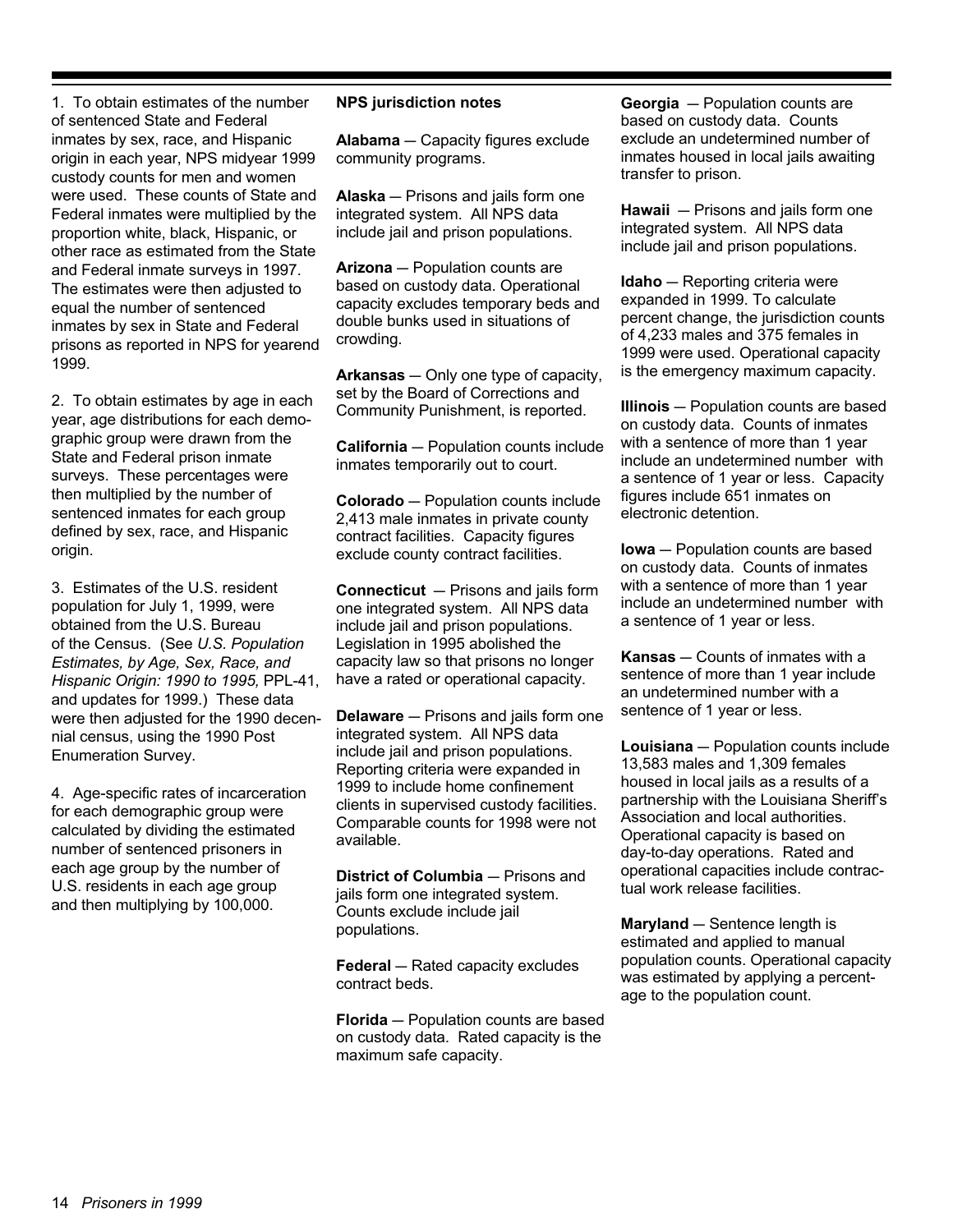**Massachusetts** - Population counts are for January 2, 2000. By law, offenders may be sentenced to terms of up to 21/2 years in locally operated jails. Such offenders are included in counts and rates for local iails. About 6.200 inmates with sentences of more than 1 year were held in local jails in 1999.

Michigan - Population counts are based on custody data and include inmates housed in institutions, camps, community correction centers, out of state, and on electronic monitoring. Counts exclude inmates housed in local jails. Operational capacity includes institution and camp net capacities and community programs.

**Minnesota** - Population counts include 80 male inmates held in a private facility. Capacity is defined as the total beds minus 10% of the segregation beds and 2% of the remaining beds reserved for maintenance.

Mississippi - Operation and design capacities include private prison capacities.

 $Missouri$  - Operational capacity is defined as the number of beds, including those temporarily off-line.

Montana - Population counts include a small number of inmates with unknown sentence length.

**Nebraska** – Operational capacity is defined as stress capacity (or 125% of design capacity), which is ordered by the governor and set by the DOC.

**Nevada** - Population counts are for January 3, 2000. Rated capacity is defined as emergency capacity. Design capacity is defined as one bed per cell. Capacity figures include 500 beds in a private facility.

**New Jersey** - Population counts of inmates with a sentence of more than 1 year include inmates with sentences of 1 year.

**New Mexico - Capacity figures** include the number of beds contracted with private facilities.

New York - Reporting criteria were expanded in 1999 to include sentenced inmates who were in local jails for 10 days or longer. To calculate percent change, the jurisdiction counts of 68,276 males and 3,533 females for 1999 were used.

North Carolina - Counts by sentence length are estimates.

North Dakota - Capacity figures include a new facility opened in 1998 and double bunking in the State Penitentiary.

**Ohio** - Population counts of inmates with a sentence of more than 1 year include an undetermined number with a sentence of 1 year or less. Rated capacity is reported for 8/1/99.

**Oklahoma** - Population counts of inmates with a sentence of more than 1 year include an undetermined number with a sentence of 1 year or less. Capacity figures include private prisons and contract jails.

**Oregon** - Inmates with under a 1 year maximum sentence remain under the control of local counties. Operational capacity includes temporary beds for 348 males and 160 females.

**Pennsylvania** - Rated and design capacities are single-cell capacities. Operational capacity is based on multiple occupancy.

Rhode Island - Prisons and jails form one integrated system. All NPS data include jail and prison populations.

South Carolina - Operational capacity includes triple cell beds, and excludes short term administrative segregation, infirmary/hospital, and mental health beds. Design capacity excludes triple cell beds, infirmary/ hospital and mental health beds.

South Dakota - Operational capacity is planned capacity.

**Tennessee** - Reporting criteria were expanded in 1999 to include sentenced felons housed in local jails. To calculate percent change, the jurisdiction counts of 17,555 males and 990 females for 1999 were used. Counts of inmates with a sentence of more than 1 year include those with sentences of 1 year.

**Texas**  $-$  Reporting criteria were expanded in 1999 to include inmates serving time in a pre-parole transfer (PPT) or intermediate sanctions facility (ISF), a substance abuse felony punishment facility (SAFPF), temporary releases to counties, and "paper ready" inmates in local jails. To calculate percent change, the jurisdiction counts 137,180 males and 11,354 females for 1999 were used. Capacity figures include privately operated and contract facilities.

**Utah** - Reporting criteria were expanded in 1999 to include inmates on parole awaiting revocation. To calculate percent change, the jurisdiction counts of 4,335 males and 307 females for 199 were used.

**Vermont** - Prisons and jails form one integrated system. All NPS data include jail and prison populations. Counts include inmates housed in other States but exclude inmates on furlough or intermediate sanctions.

Virginia - Rated, operational, and design capacity are calculated using an operational capacity method in which all inmates housed in a cell are counted.

**Washington** - Population counts include certain inmates with sentences of less than 1 year due to recently revised law.